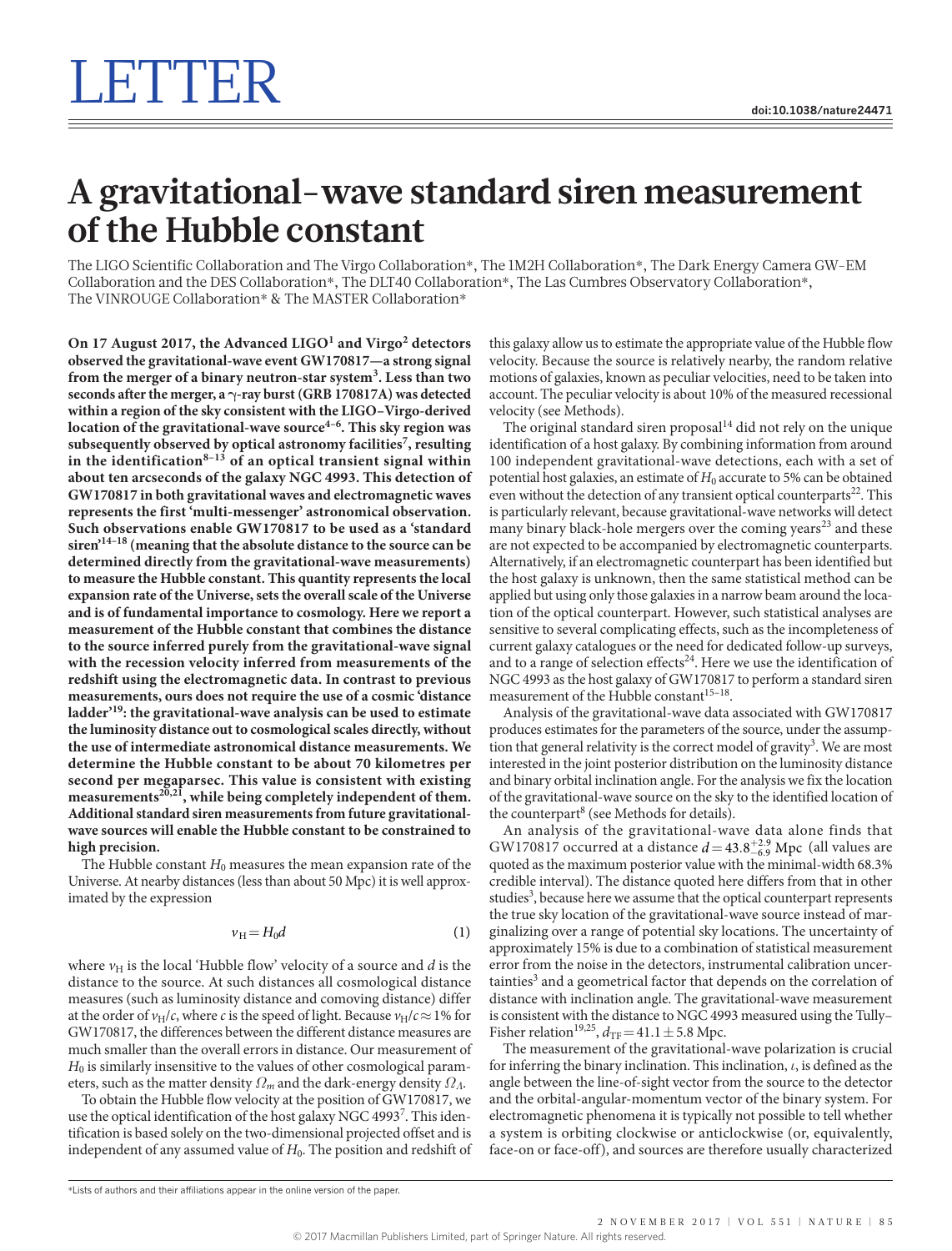

<span id="page-1-0"></span>**Figure 1** | **GW170817 measurement of** *H***0.** The marginalized posterior density for  $H_0$ ,  $p(H_0 | GW170817)$ , is shown by the blue curve. Constraints at  $1\sigma$  (darker shading) and  $2\sigma$  (lighter shading) from Planck<sup>[20](#page-2-8)</sup> and SHoES<sup>21</sup> are shown in green and orange, respectively. The maximum a posteriori value and minimal 68.3% credible interval from this posterior density function is  $H_0 = 70.0^{+12.0}_{-8.0}$  km s<sup>-1</sup> Mpc<sup>-1</sup>. The 68.3% (1 $\sigma$ ) and 95.4%  $(2\sigma)$  minimal credible intervals are indicated by dashed and dotted lines, respectively.

by a viewing angle defined as  $min(\iota, 180^\circ - \iota)$ , with  $\iota$  in the range [0°, 180°]. By contrast, gravitational-wave measurements can identify the sense of the rotation, and so *ι* ranges from 0° (anticlockwise) to 180° (clockwise). Previous gravitational-wave detections by the Laser Interferometer Gravitational-wave Observatory (LIGO) had large uncertainties in luminosity distance and inclination<sup>23</sup> because the two LIGO detectors that were involved are nearly co-aligned, preventing a precise polarization measurement. In the present case, owing to the addition of the Virgo detector, the cosine of the inclination can be constrained at 68.3% ( $1\sigma$ ) confidence to the range  $[-1.00, -0.81]$ , corresponding to inclination angles in the range [144°, 180°]. This inclination range implies that the plane of the binary orbit is almost, but not quite, perpendicular to our line of sight to the source (*ι*≈180°), which is consistent with the observation of a coincident  $\gamma$ -ray burst<sup>4–6</sup>. We report inferences on cos*ι* because our prior for it is flat, so the posterior is proportional to the marginal likelihood for it from the gravitational-wave observations.

Electromagnetic follow-up observations of the gravitational-wave sky-localization region<sup>[7](#page-2-4)</sup> discovered an optical transient $^{8-13}$  in close proximity to the galaxy NGC 4993. The location of the transient was previously observed by the Distance Less Than 40 Mpc (DLT40) survey on 27.99 July 2017 universal time ( $UT$ ) and no sources were found<sup>10</sup>. We estimate the probability of a random chance association between the optical counterpart and NGC 4993 to be 0.004% (Methods). In what follows we assume that the optical counterpart is associated with GW170817, and that this source resides in NGC 4993.

To compute  $H_0$  we need to estimate the background Hubble flow velocity at the position of NGC 4993. In the traditional electromagnetic calibration of the cosmic 'distance ladder'<sup>19</sup>, this step is commonly carried out using secondary distance indicator information, such as the Tully–Fisher relation<sup>25</sup>, which enables the background Hubble flow velocity in the local Universe to be inferred by scaling back from more distant secondary indicators calibrated in quiet Hubble flow. We do not adopt this approach here, however, to preserve more fully the independence of our results from the electromagnetic distance ladder. Instead we estimate the Hubble flow velocity at the position of NGC 4993 by correcting for local peculiar motions.

NGC 4993 is part of a collection of galaxies, ESO 508, which has a center-of-mass recession velocity relative to the frame of the cosmic microwave background (CMB)<sup>26</sup> of<sup>27</sup> 3,327  $\pm$  72 km s<sup>-1</sup>. We correct



<span id="page-1-1"></span>**Figure 2** | **Inference on**  $H_0$  **and inclination.** The posterior density of  $H_0$ and cos*ι* from the joint gravitational-wave–electromagnetic analysis are shown as blue contours. Shading levels are drawn at every 5% credible level, with the 68.3% ( $1\sigma$ ; solid) and 95.4% ( $2\sigma$ ; dashed) contours in black. Values of  $H_0$  and  $1\sigma$  and  $2\sigma$  error bands are also displayed from Planck<sup>[20](#page-2-8)</sup> and SHoES<sup>21</sup>. Inclination angles near 180° (cos*ι* = −1) indicate that the orbital angular momentum is antiparallel to the direction from the source to the detector.

the group velocity by 310 km s<sup>-1</sup> owing to the coherent bulk flow<sup>[28](#page-2-18),[29](#page-2-19)</sup> towards the Great Attractor (Methods). The standard error on our estimate of the peculiar velocity is  $69 \text{ km s}^{-1}$ , but recognizing that this value may be sensitive to details of the bulk flow motion that have been imperfectly modelled, in our subsequent analysis we adopt a more conservative estimate<sup>29</sup> of 150 km s<sup>-1</sup> for the uncertainty on the peculiar velocity at the location of NGC 4993 and fold this into our estimate of the uncertainty on  $v_H$ . From this, we obtain a Hubble velocity  $v_{\text{H}} = 3.017 \pm 166 \text{ km s}^{-1}$ .

Once the distance and Hubble-velocity distributions have been determined from the gravitational-wave and electromagnetic data, respectively, we can constrain the value of the Hubble constant. The measurement of the distance is strongly correlated with the measurement of the inclination of the orbital plane of the binary. The analysis of the gravitational-wave data also depends on other parameters describing the source, such as the masses of the components $2<sup>3</sup>$ . Here we treat the uncertainty in these other variables by marginalizing over the posterior distribution on system parameters<sup>3</sup>, with the exception of the position of the system on the sky, which is taken to be fixed at the location of the optical counterpart.

We carry out a Bayesian analysis to infer a posterior distribution on  $H_0$  and inclination, marginalized over uncertainties in the recessional and peculiar velocities (Methods). In [Fig. 1](#page-1-0) we show the marginal posterior for *H*0. The maximum a posteriori value with the minimal 68.3% credible interval is  $H_0 = 70.0_{-8.0}^{+12.0}$  km s<sup>-1</sup>Mpc<sup>-1</sup>. Our estimate agrees well with state-of-the-art determinations of this quantity, including CMB measurements from Planck<sup>20</sup> (67.74 ± 0.46 km s<sup>-1</sup> Mpc<sup>-1</sup>; 'TT, TE,  $EE + lowP + lensing + ext'$  and type Ia supernova measure-ments from SHoES<sup>[21](#page-2-9)</sup> (73.24 ± 1.74 km s<sup>-1</sup> Mpc<sup>-1</sup>), and with baryon acoustic oscillations measurements from  $SDSS<sup>30</sup>$ , strong lensing measurements from H0LiCOW<sup>31</sup>, high-angular-multipole CMB measurements from SPT<sup>[32](#page-3-1)</sup> and Cepheid measurements from the Hubble Space Telescope key project<sup>[19](#page-2-7)</sup>. Our measurement is an independent determination of *H*0. The close agreement indicates that, although each method may be affected by different systematic uncertainties, we see no evidence at present for a systematic difference between gravitational-wave-based estimates and established electromagnetic-based estimates. As has been much remarked on, the Planck and SHoES results are inconsistent at a level greater than about 3*σ*. Our measurement does not resolve this inconsistency, being broadly consistent with both.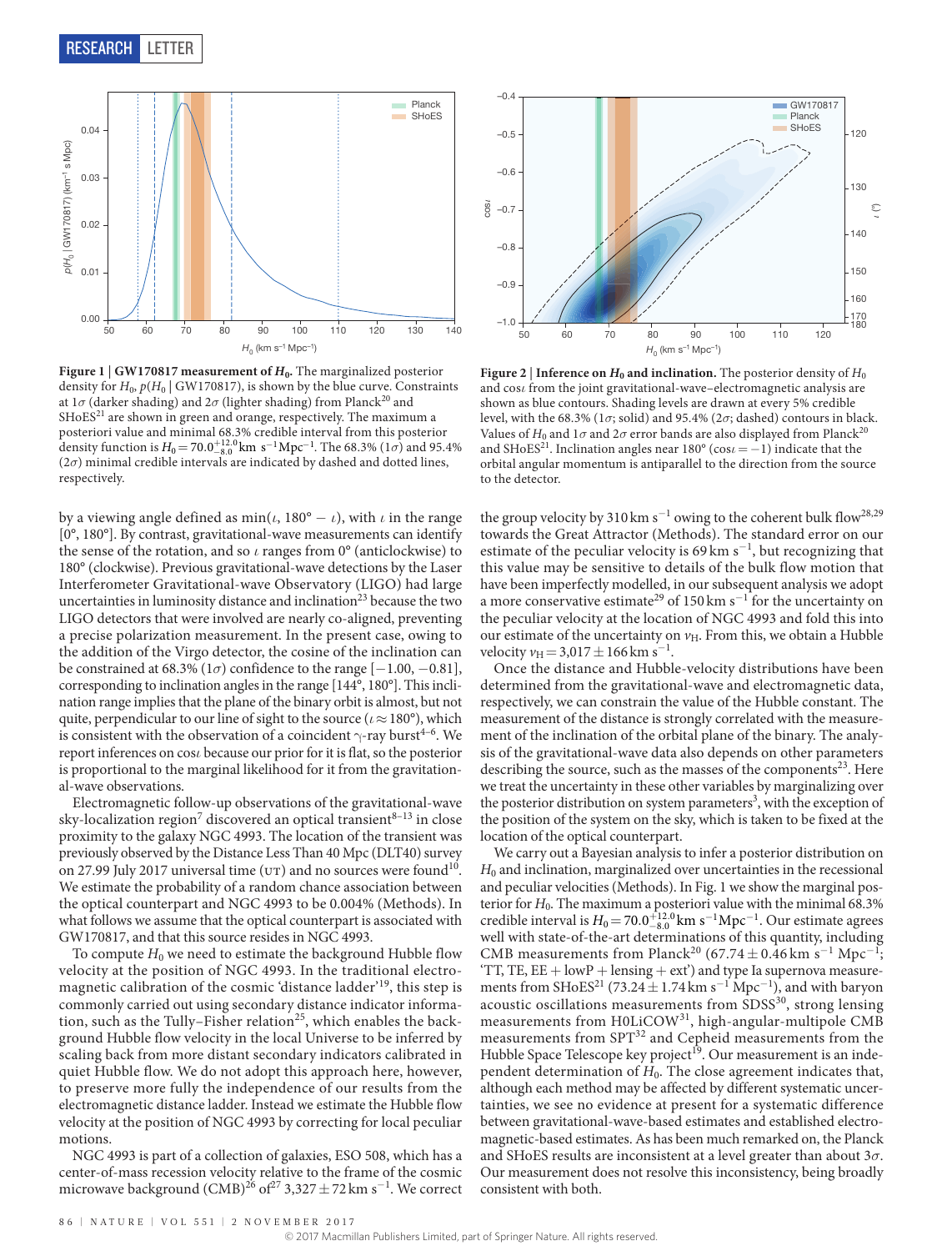

<span id="page-2-21"></span>**Figure 3** | **Constraints on the inclination angle of GW170817.** The posterior density on cos*ι* (*p*(cos*ι*)) is shown for various assumptions about the prior distribution of  $H_0$ . The analysis of the joint gravitationalwave and electromagnetic data with a  $1/H_0$  prior density gives the blue curve; using values of  $H_0$  from Planck<sup>20</sup> and SHoES<sup>21</sup> as a prior on  $H_0$ gives the green and red curves, respectively. Choosing a narrow prior on  $H_0$  converts the precise Hubble velocity measurements for the group containing NGC 4993 to a precise distance measurement, breaking the distance inclination degeneracy and leading to strong constraints on the inclination. Minimal 68.3% ( $1\sigma$ ) credible intervals are indicated by dashed lines. Because our prior on inclination is flat on cos*ι*, the densities in this plot are proportional to the marginalized likelihood for cos*ι*.

One of the main sources of uncertainty in our measurement of  $H_0$  is due to the degeneracy between distance and inclination in the gravitational-wave measurements. A face-on or face-off binary far away has a similar gravitational-wave amplitude to that of an edge-on binary closer in. This relationship is captured in [Fig. 2](#page-1-1), which shows posterior contours in the  $H_0$ –cos*i* parameter space.

The posterior in [Fig. 1](#page-1-0) results from the vertical projection of [Fig. 2,](#page-1-1) marginalizing out uncertainties in cos*ι* to derive constraints on *H*0. Alternatively, it is possible to project horizontally, and thereby marginalize out  $H_0$  to derive constraints on cos*ι*. If instead of deriving  $H_0$  we take the existing constraints<sup>[20](#page-2-8),[21](#page-2-9)</sup> on  $H_0$  independently as priors, we are able to improve our constraints on cos*ι*, as shown in [Fig. 3](#page-2-21) Assuming the Planck value for  $H_0$ , the minimal 68.3% credible interval for cos*ι* is [−1.00, −0.92] (corresponding to an inclination angle in the range  $[157^\circ, 177^\circ]$ ). Assuming the SHoES value of  $H_0$ , it is [−0.97, −0.85] (corresponding to an inclination angle in the range [148°, 166°]). We note that the face-off *ι*=180° orientation for the SHoES result is just outside the 90% confidence range. It will be particularly interesting to compare these constraints to those from modelling<sup>[7](#page-2-4)</sup> of the short  $\gamma$ -ray burst, afterglow and optical counterpart associated with GW170817.

We have presented a standard siren determination of the Hubble constant, using a combination of a distance estimate from gravitational-wave observations and a Hubble velocity estimate from electromagnetic observations. Our measurement does not use a 'distance ladder' and makes no prior assumptions about  $H_0$ . We find  $H_0 = 70.0^{+12.0}_{-8.0}$  km s<sup>-1</sup>Mpc<sup>-1</sup>, which is consistent with existing measurements $^{20,21}$  $^{20,21}$  $^{20,21}$  $^{20,21}$ . This first gravitational-wave–electromagnetic multimessenger event demonstrates the potential for cosmological inference from gravitational-wave standard sirens. We expect that additional multi-messenger binary neutron-star events will be detected in the coming years, and combining subsequent independent measurements of *H*0 from these future standard sirens will lead to an era of precision gravitational-wave cosmology.

**Online Content** Methods, along with any additional Extended Data display items and Source Data, are available in the [online version of the paper;](http://www.nature.com/doifinder/10.1038/nature24471) references unique to these sections appear only in the online paper.

## **received 26 September; accepted 5 October 2017. Published online 16 October 2017.**

- <span id="page-2-0"></span>1. The LIGO Scientific Collaboration. Advanced LIGO. *Class. Quantum Gravity* **32,** 074001 (2015).
- <span id="page-2-1"></span>2. Acernese, F. *et al.* Advanced Virgo: a second-generation interferometric gravitational wave detector. *Class. Quantum Gravity* **32,** 024001 (2015).
- <span id="page-2-2"></span>3. Abbott, B. P. *et al.* GW170817: observation of gravitational waves from a binary neutron star inspiral. *Phys. Rev. Lett.* **119,** 161101 (2017).
- <span id="page-2-3"></span>4. Abbott, B. P. *et al.* Gravitational waves and gamma-rays from a binary neutron star merger: GW170817 and GRB 170817A. *Astrophys. J.* **848,** [https://doi.](https://doi.org/10.3847/2041-8213/aa920c) [org/10.3847/2041-8213/aa920c](https://doi.org/10.3847/2041-8213/aa920c) (2017).
- 5. Goldstein, A. *et al.* An ordinary short gamma-ray burst with extraordinary implications: Fermi-GBM detection of GRB 170817A. *Astrophys. J.* **848,** <https://doi.org/10.3847/2041-8213/aa8f41>(2017).
- 6. Savchenko, V. *et al.* INTEGRAL detection of the first prompt gamma-ray signal coincident with the gravitational event GW170817. *Astrophys. J.* **848,** <https://doi.org/10.3847/2041-8213/aa8f94>(2017).
- <span id="page-2-4"></span>7. Abbott, B. P. *et al.* Multi-messenger observations of a binary neutron star merger. *Astrophys. J.* **848,** <https://doi.org/10.3847/2041-8213/aa91c9>  $(2017)$
- <span id="page-2-5"></span>8. Coulter, D. A. *et al.* Swope Supernova Survey 2017a (SSS17a), the optical counterpart to a gravitational wave source. *Science* [http://doi.org/10.1126/](http://doi.org/10.1126/science.aap9811) [science.aap9811](http://doi.org/10.1126/science.aap9811) (2017).
- 9. Soares-Santos, M. *et al.* The electromagnetic counterpart of the binary neutron star merger LIGO/VIRGO GW170817. I. Discovery of the optical counterpart using the dark energy camera. *Astrophys. J.* **848,** [https://doi.org/10.3847/](https://doi.org/10.3847/2041-8213/aa9059) [2041-8213/aa9059](https://doi.org/10.3847/2041-8213/aa9059) (2017).
- <span id="page-2-15"></span>10. Valenti, S. *et al.* The discovery of the electromagnetic counterpart of GW170817: kilonova AT 2017gfo/DLT17ck. *Astrophys. J.* **848,** [https://doi.](https://doi.org/10.3847/2041-8213/aa8edf) [org/10.3847/2041-8213/aa8edf](https://doi.org/10.3847/2041-8213/aa8edf) (2017).
- 11. Arcavi, I. *et al.* Optical emission from a kilonova following a gravitational-wavedetected neutron-star merger. *Nature* <http://doi.org/10.1038/nature24291>  $(2017)$
- 12. Tanvir, N. *et al.* The emergence of a lanthanide-rich kilonova following the merger of two neutron stars. *Astrophys. J.* **848,** [https://doi.org/10.3847/2041-](https://doi.org/10.3847/2041-8213/aa90b6) [8213/aa90b6](https://doi.org/10.3847/2041-8213/aa90b6) (2017).
- <span id="page-2-22"></span>13. Lipunov, V. *et al.* MASTER optical detection of the first LIGO/Virgo NSs merging GW170817/ G298048. *Astrophys. J.* (in the press).
- <span id="page-2-6"></span>14. Schutz, B. F. Determining the Hubble constant from gravitational wave observations. *Nature* **323,** 310–311 (1986).
- <span id="page-2-13"></span>15. Holz, D. E. & Hughes, S. A. Using gravitational-wave standard sirens. *Astrophys. J.* **629,** 15–22 (2005).
- 16. Dalal, N., Holz, D. E., Hughes, S. A. & Jain, B. Short GRB and binary black hole standard sirens as a probe of dark energy. *Phys. Rev. D* **74,** 063006 (2006).
- 17. Nissanke, S., Holz, D. E., Hughes, S. A., Dalal, N. & Sievers, J. L. Exploring short gamma-ray bursts as gravitational-wave standard sirens. *Astrophys. J.* **725,** 496–514 (2010).
- 18. Nissanke, S. *et al.* Determining the Hubble constant from gravitational wave observations of merging compact binaries. Preprint at [https://arxiv.org/](https://arxiv.org/abs/1307.2638) [abs/1307.2638](https://arxiv.org/abs/1307.2638) (2013).
- <span id="page-2-7"></span>19. Freedman, W. L. *et al.* Final results from the Hubble Space Telescope key project to measure the Hubble constant. *Astrophys. J.* **553,** 47–72  $(2001)$
- <span id="page-2-8"></span>20. Planck Collaboration. Planck 2015 results. XIII. Cosmological parameters. *Astron. Astrophys.* **594,** A13 (2016).
- <span id="page-2-9"></span>21. Riess, A. G. *et al.* A 2.4% determination of the local value of the Hubble constant. *Astrophys. J.* **826,** 56 (2016).
- <span id="page-2-10"></span>22. Del Pozzo, W. Inference of the cosmological parameters from gravitational waves: application to second generation interferometers. *Phys. Rev. D* **86,** 043011 (2012).
- <span id="page-2-11"></span>23. Abbott, B. P. *et al.* Binary black hole mergers in the first Advanced LIGO observing run. *Phys. Rev. X* **6,** 041015 (2016).
- <span id="page-2-12"></span>24. Messenger, C. & Veitch, J. Avoiding selection bias in gravitational wave astronomy. *New J. Phys.* **15,** 053027 (2013).
- <span id="page-2-14"></span>25. Sakai, S. *et al.* The Hubble Space Telescope key project on the extragalactic distance scale. XXIV. The calibration of Tully-Fisher relations and the value of the Hubble constant. *Astrophys. J.* **529,** 698–722 (2000).
- <span id="page-2-16"></span>26. Hinshaw, G. *et al.* Five-year Wilkinson microwave anisotropy probe observations: data processing, sky maps, and basic results. *Astrophys. J. Suppl. Ser.* **180,** 225–245 (2009).
- <span id="page-2-17"></span>27. Crook, A. C. *et al.* Groups of galaxies in the Two Micron All Sky Redshift Survey. *Astrophys. J.* **655,** 790–813 (2007); erratum 685, 1320–1323  $(2008)$
- <span id="page-2-18"></span>28. Springob, C. M. *et al.* The 6dF Galaxy Survey: peculiar velocity field and cosmography. *Mon. Not. R. Astron. Soc*. **445,** 2677–2697 (2014).
- <span id="page-2-19"></span>29. Carrick, J., Turnbull, S. J., Lavaux, G. & Hudson, M. J. Cosmological parameters from the comparison of peculiar velocities with predictions from the 2M++ density field. *Mon. Not. R. Astron. Soc*. **450,** 317–332 (2015).
- <span id="page-2-20"></span>30. Aubourg, É. *et al.* Cosmological implications of baryon acoustic oscillation measurements. *Phys. Rev. D* **92,** 123516 (2015).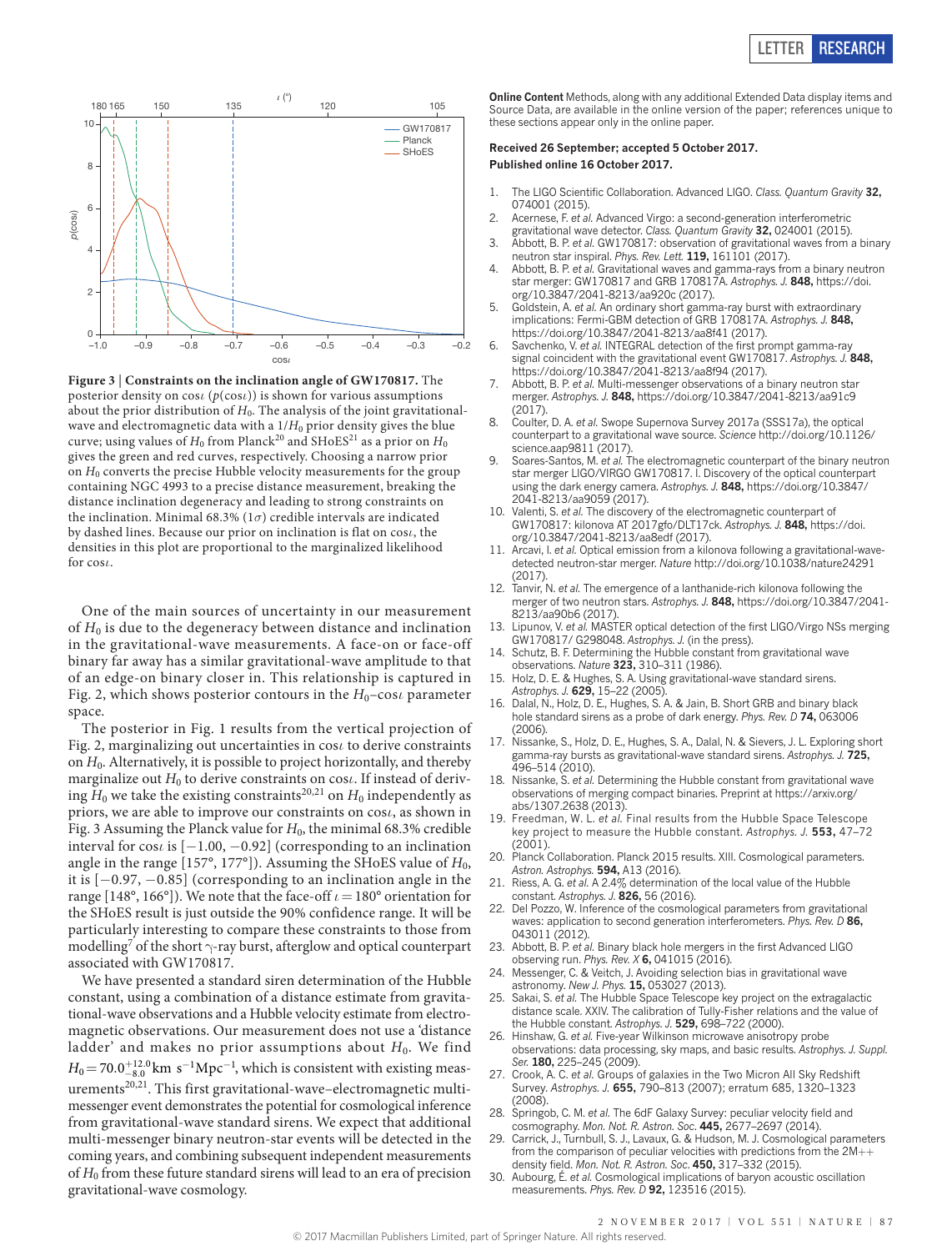- <span id="page-3-0"></span>31. Bonvin, V. *et al.* H0LiCOW – V. New COSMOGRAIL time delays of HE 0435−1223: *H*<sub>0</sub> to 3.8 per cent precision from strong lensing in a flat ΛCDM model. *Mon. Not. R. Astron. Soc.* **465,** 4914–4930 (2017).
- <span id="page-3-1"></span>32. Henning, J. W. *et al.* Measurements of the temperature and E-mode polarization of the CMB from 500 square degrees of SPTpol data. Preprint at <https://arxiv.org/abs/1707.09353>(2017).

**Acknowledgements** We acknowledge the support of the United States National Science Foundation (NSF) for the construction and operation of the LIGO Laboratory and Advanced LIGO as well as the Science and Technology Facilities Council (STFC) of the United Kingdom, the Max-Planck-Society (MPS), and the State of Niedersachsen/Germany for support of the construction of Advanced LIGO and construction and operation of the GEO600 detector. Additional support for Advanced LIGO was provided by the Australian Research Council. We acknowledge the Italian Istituto Nazionale di Fisica Nucleare (INFN), the French Centre National de la Recherche Scientifique (CNRS) and the Foundation for Fundamental Research on Matter supported by the Netherlands Organisation for Scientific Research for the construction and operation of the Virgo detector and the creation and support of the EGO consortium. We acknowledge research support from these agencies as well as by the Council of Scientific and Industrial Research of India, the Department of Science and Technology, India, the Science and Engineering Research Board (SERB), India, the Ministry of Human Resource Development, India, the Spanish Agencia Estatal de Investigación, the Vicepresidència i Conselleria d'Innovació, Recerca i Turisme and the Conselleria d'Educació i Universitat del Govern de les Illes Balears, the Conselleria d'Educació, Investigació, Cultura i Esport de la Generalitat Valenciana, the National Science Centre of Poland, the Swiss National Science Foundation (SNSF), the Russian Foundation for Basic Research, the Russian Science Foundation, the European Commission, the European Regional Development Funds (ERDF), the Royal Society, the Scottish Funding Council, the Scottish Universities Physics Alliance, the Hungarian Scientific Research Fund (OTKA), the Lyon Institute of Origins (LIO), the National Research, Development and Innovation Office Hungary (NKFI), the National Research Foundation of Korea, Industry Canada and the Province of Ontario through the Ministry of Economic Development and Innovation, the Natural Science and Engineering Research Council Canada, the Canadian Institute for Advanced Research, the Brazilian Ministry of Science, Technology, Innovations, and Communications, the International Center for Theoretical Physics South American Institute for Fundamental Research (ICTP-SAIFR), the Research Grants Council of Hong Kong, the National Natural Science Foundation of China (NSFC), the Leverhulme Trust, the Research Corporation, the Ministry of Science and Technology (MOST), Taiwan and the Kavli Foundation. We acknowledge the support of the NSF, STFC, MPS, INFN, CNRS and the State of Niedersachsen/ Germany for provision of computational resources. This paper has been assigned the document number LIGO-P1700296. We thank the University of Copenhagen, DARK Cosmology Centre, and the Niels Bohr International Academy for hosting D.A.C., R.J.F., A.M.B., E. Ramirez-Ruiz and M.R.S. during the discovery of GW170817/SSS17a. R.J.F., A.M.B., E. Ramirez-Ruiz and D.E.H. were participating in the Kavli Summer Program in Astrophysics, 'Astrophysics with gravitational wave detections'. This program was supported by the the Kavli Foundation, Danish National Research Foundation, the Niels Bohr International Academy, and the DARK Cosmology Centre. The UCSC group is supported in part by NSF grant AST–1518052, the Gordon & Betty Moore Foundation, the Heising-Simons Foundation, generous donations from many individuals through a UCSC Giving Day grant, and from fellowships from the Alfred P. Sloan Foundation (R.J.F.), the David and Lucile Packard Foundation (R.J.F. and E. Ramirez-Ruiz) and the Niels Bohr Professorship from the DNRF (E. Ramirez-Ruiz). A.M.B. acknowledges support from a UCMEXUS-CONACYT Doctoral Fellowship. Support for this work was provided by NASA through Hubble Fellowship grants HST–HF–51348.001 and HST–HF–51373.001 awarded by the Space Telescope Science Institute, which is operated by the

Association of Universities for Research in Astronomy, Inc., for NASA, under contract NAS5–26555. The Berger Time-Domain Group at Harvard is supported in part by the NSF through grants AST-1411763 and AST-1714498, and by NASA through grants NNX15AE50G and NNX16AC22G. Funding for the DES Projects has been provided by the DOE and NSF (USA), MEC/MICINN/MINECO (Spain), STFC (UK), HEFCE (UK). NCSA (UIUC), KICP (U. Chicago), CCAPP (Ohio State), MIFPA (Texas A&M), CNPQ, FAPERJ, FINEP (Brazil), DFG (Germany) and the Collaborating Institutions in the Dark Energy Survey. The Collaborating Institutions are Argonne Lab, UC Santa Cruz, University of Cambridge, CIEMAT-Madrid, University of Chicago, University College London, DES-Brazil Consortium, University of Edinburgh, ETH Zürich, Fermilab, University of Illinois, ICE (IEEC-CSIC), IFAE Barcelona, Lawrence Berkeley Lab, LMU München and the associated Excellence Cluster Universe, University of Michigan, NOAO, University of Nottingham, Ohio State University, University of Pennsylvania, University of Portsmouth, SLAC National Lab, Stanford University, University of Sussex, Texas A&M University and the OzDES Membership Consortium. Based in part on observations at Cerro Tololo Inter-American Observatory, National Optical Astronomy Observatory, which is operated by the Association of Universities for Research in Astronomy (AURA) under a cooperative agreement with the National Science Foundation. The DES Data Management System is supported by the NSF under grant numbers AST-1138766 and AST-1536171. The DES participants from Spanish institutions are partially supported by MINECO under grants AYA2015-71825, ESP2015-88861, FPA2015-68048, and Centro de Excelencia SEV-2012-0234, SEV-2016-0597 and MDM-2015- 0509. Research leading to these results has received funding from the ERC under the European Union's Seventh Framework Programme including grants ERC 240672, 291329 and 306478. We acknowledge support from the Australian Research Council Centre of Excellence for All-sky Astrophysics (CAASTRO), through project number CE110001020. This manuscript has been authored by Fermi Research Alliance, LLC under contract number DE-AC02- 07CH11359 with the US Department of Energy, Office of Science, Office of High Energy Physics. The United States Government retains and the publisher, by accepting the article for publication, acknowledges that the United States Government retains a non-exclusive, paid-up, irrevocable, world-wide license to publish or reproduce the published form of this manuscript, or allow others to do so, for United States Government purposes. D.J.S. acknowledges support for the DLT40 programme from NSF grant AST-1517649. Support for I. Arcavi was provided by NASA through the Einstein Fellowship Program, grant PF6-170148. G. Hosseinzadeh, D.A.H. and C. McCully are supported by NSF grant AST-1313484. D. Poznanski acknowledges support by Israel Science Foundation grant 541/17. VINROUGE is an European Southern Observatory Large Survey (id: 0198.D-2010). MASTER acknowledges the Lomonosov MSU Development Programme and the Russian Federation Ministry of Education and Science. This research has made use of the NASA/IPAC Extragalactic Database (NED), which is operated by the Jet Propulsion Laboratory, California Institute of Technology, under contract with NASA.

**Author Contributions** All authors contributed to the work presented in this paper.

**Author Information** Reprints and permissions information is available at [www.nature.com/reprints](http://www.nature.com/reprints). The authors declare no competing financial interests. Readers are welcome to comment on the [online version of the paper.](http://www.nature.com/doifinder/10.1038/nature24471) Publisher's note: Springer Nature remains neutral with regard to jurisdictional claims in published maps and institutional affiliations. Correspondence and requests for materials should be addressed to The LIGO Scientific Collaboration [\(lsc-spokesperson@ligo.org](mailto:lsc-spokesperson@ligo.org)) and The Virgo Collaboration ([virgo-spokesperson@ego-gw.eu\)](mailto:virgo-spokesperson@ego-gw.eu).

**Reviewer Information** *Nature* thanks N. Suntzeff and the other anonymous reviewer(s) for their contribution to the peer review of this work.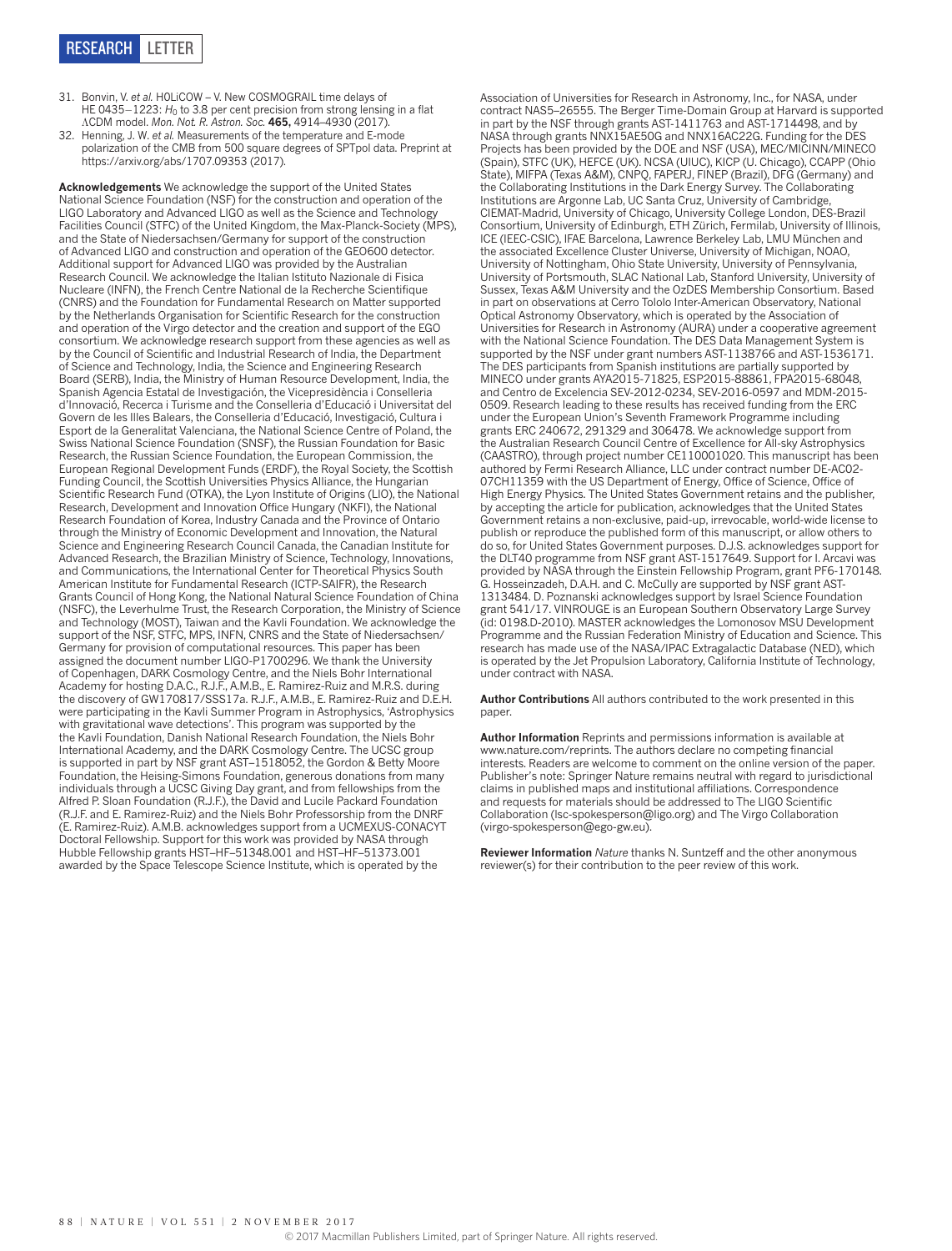## LETTER RESEARCH

### **The LIGO Scientific Collaboration and The Virgo Collaboration**

B. P. Abbott<sup>1</sup>, R. Abbott<sup>1</sup>, T. D. Abbott<sup>2</sup>, F. Acernese<sup>3,4</sup>, K. Ackley<sup>5,6</sup>, C. Adams<sup>7</sup>,<br>T. Adams<sup>8</sup>, P. Addesso<sup>9,4</sup>, R. X. Adhikari<sup>1</sup>, V. B. Adya<sup>10</sup>, C. Affeldt<sup>10</sup>, M. Afrough<sup>11</sup>, B. Agarwal<sup>12</sup>, M. Agathos<sup>13</sup>, K. Agatsuma<sup>14</sup>, N. Aggarwal<sup>15</sup>, O. D. Aguiar<sup>16</sup>, L. Aiello<sup>17,18</sup>, A. Ain<sup>19</sup>, P. Ajith<sup>20</sup>, B. Allen<sup>10,21,22</sup>, G. Allen<sup>12</sup>, A. Allocca<sup>23,24</sup>, P. A. Altin<sup>25</sup>, A. Amato<sup>26</sup>, A. Ananyeva<sup>1</sup>, S. B. Anderson<sup>1</sup>, W. G. Anderson<sup>21</sup>, S. V. Angelova<sup>27</sup>, S. Antier<sup>28</sup>, S. Appert<sup>1</sup>, K. Arai<sup>1</sup>, M. C. Araya<sup>1</sup>, J. S. Areeda<sup>29</sup>, N. Arnaud<sup>28,30</sup>, K. G. Arun<sup>31</sup>, S. Ascenzi<sup>32,33</sup>, G. Ashton<sup>10</sup>, M. Ast<sup>34</sup>, S. M. Aston<sup>7</sup>, P. Astone<sup>35</sup>, D. V. Atallah<sup>36</sup>, P. Aufmuth<sup>22</sup>, C. Aulbert<sup>10</sup>, K. AultONeal<sup>37</sup>, C. Austin<sup>2</sup>, A. Avila-Alvarez<sup>29</sup>, S. Babak<sup>38</sup>, P. Bacon<sup>39</sup>, M. K. M. Bader<sup>14</sup>, S. Bae<sup>40</sup>, P. T. Baker<sup>41</sup>, F. Baldaccini<sup>42,43</sup>, G. Ballardin<sup>30</sup>, S. W. Ballmer<sup>44</sup>, S. Banagiri<sup>45</sup>, J. C. Barayoga<sup>1</sup>, S. E. Barclay<sup>46</sup>, B. C. Barish<sup>1</sup>, D. Barker<sup>47</sup>, K. Barkett<sup>48</sup>, F. Barone<sup>3,4</sup>, B. Barr<sup>46</sup>, L. Barsotti<sup>15</sup>, M. Barsuglia<sup>39</sup>, D. Barta<sup>49</sup>, J. Bartlett<sup>47</sup>, I. Bartos<sup>50,5</sup>, R. Bassiri<sup>51</sup>, A. Basti<sup>23,24</sup>, J. C. Batch<sup>47</sup>, M. Bawaj<sup>52,43</sup>, J. C. Bayley<sup>46</sup>, M. Bazzan<sup>53,54</sup>, B. Bécsy<sup>55</sup>, C. Beer<sup>10</sup>, M. Bejger<sup>56</sup>, I. Belahcene<sup>28</sup>, A. S. Bell<sup>46</sup>, B. K. Berger<sup>1</sup>, G. Bergmann<sup>10</sup>, J. J. Bero<sup>57</sup>, C. P. L. Berry<sup>58</sup>, D. Bersanetti<sup>59</sup>, A. Bertolini<sup>14</sup>, J. Betzwieser<sup>7</sup>, S. Bhagwat<sup>44</sup>, R. Bhandare<sup>60</sup>, I. A. Bilenko<sup>61</sup>, G. Billingsley<sup>1</sup>, C. R. Billman<sup>5</sup>, J. Birch<sup>7</sup>, R. Birney<sup>62</sup>, O. Birnholtz<sup>10</sup>, S. Biscans<sup>1,15</sup>, S. Biscoveanu<sup>63,6</sup>, A. Bisht<sup>22</sup>, M. Bitossi<sup>30,24</sup>, C. Biwer<sup>44</sup>, M. A. Bizouard<sup>28</sup>, J. K. Blackburn<sup>1</sup>, J. Blackman<sup>48</sup>, C. D. Blair<sup>1,64</sup>, D. G. Blair<sup>64</sup>, R. M. Blair<sup>47</sup>, S. Bloemen<sup>65</sup>, O. Bock<sup>10</sup>, N. Bode<sup>10</sup>, M. Boer<sup>66</sup>, G. Bogaert<sup>66</sup>, A. Bohe<sup>38</sup>, F. Bondu<sup>67</sup>, E. Bonilla<sup>51</sup>, R. Bonnand<sup>8</sup>, B. A. Boom<sup>14</sup>, R. Bork<sup>1</sup>, V. Boschi<sup>30,24</sup>, S. Bose<sup>68,19</sup>, K. Bossie<sup>7</sup>, Y. Bouffanais<sup>39</sup>, A. Bozzi<sup>30</sup>, C. Bradaschia<sup>24</sup>, P. R. Brady<sup>21</sup>, M. Branchesi<sup>17,18</sup>, J. E. Brau<sup>69</sup>, T. Briant<sup>70</sup>, A. Brillet<sup>66</sup>, M. Brinkmann<sup>10</sup>, V. Brisson<sup>28</sup>, P. Brockill<sup>21</sup>, J. E. Broida<sup>71</sup>, A. F. Brooks<sup>1</sup>, D. A. Brown<sup>44</sup>, D. D. Brown<sup>72</sup>, S. Brunett<sup>1</sup>, C. C. Buchanan<sup>2</sup>, A. Buikema<sup>15</sup>,<br>T. Bulik<sup>73</sup>, H. J. Bulten<sup>74,14</sup>, A. Buonanno<sup>38,75</sup>, D. Buskulic<sup>8</sup>, C. Buy<sup>39</sup>, R. L. Byer<sup>51</sup>, M. Cabero<sup>10</sup>, L. Cadonati<sup>76</sup>, G. Cagnoli<sup>26,77</sup>, C. Cahillane<sup>1</sup>, J. Calderón Bustillo<sup>76</sup>, T. A. Callister<sup>1</sup>, E. Calloni<sup>78,4</sup>, J. B. Camp<sup>79</sup>, M. Canepa<sup>80,59</sup>, P. Canizares<sup>65</sup>, K. C. Cannon<sup>81</sup>, H. Cao<sup>72</sup>, J. Cao<sup>82</sup>, C. D. Capano<sup>10</sup>, E. Capocasa<sup>39</sup>, F. Carbognani<sup>30</sup>, S. Caride<sup>83</sup>, M. F. Carney<sup>84</sup>, J. Casanueva Diaz<sup>28</sup>, C. Casentini<sup>32,33</sup>, S. Caudill<sup>21,14</sup>, M. Cavaglià<sup>11</sup>, F. Cavalier<sup>28</sup>, R. Cavalieri<sup>30</sup>, G. Cella<sup>24</sup>, C. B. Cepeda<sup>1</sup>, P. Cerdá-Durán<sup>85</sup>, G. Cerretani<sup>23,24</sup>, E. Cesarini<sup>86,33</sup>, S. J. Chamberlin<sup>63</sup>, M. Chan<sup>46</sup>, S. Chao<sup>87</sup>, P. Charlton<sup>88</sup>, E. Chase<sup>89</sup>, E. Chassande-Mottin<sup>39</sup>, D. Chatterjee<sup>21</sup>, K. Chatziioannou<sup>90</sup>, B. D. Cheeseboro<sup>41</sup>, H. Y. Chen<sup>91</sup>, X. Chen<sup>64</sup>, Y. Chen<sup>48</sup>, H.-P. Cheng<sup>5</sup>, H. Chia<sup>5</sup>, A. Chincarini<sup>59</sup>, A. Chiummo<sup>30</sup>, T. Chmiel<sup>84</sup>, H. S. Cho<sup>92</sup>, M. Cho<sup>75</sup>, J. H. Chow<sup>25</sup>, N. Christensen<sup>71,66</sup>, Q. Chu<sup>64</sup>, A. J. K. Chua<sup>13</sup>, S. Chua<sup>70</sup>, A. K. W. Chung<sup>93</sup>, S. Chung<sup>64</sup>, G. Ciani<sup>5,53,54</sup>, R. Ciolfi<sup>94,95</sup>, C. E. Cirelli<sup>51</sup>, A. Cirone<sup>80,59</sup>, F. Clara<sup>47</sup>, J. A. Clark<sup>76</sup>, P. Clearwater<sup>96</sup>, F. Cleva<sup>66</sup>, C. Cocchieri<sup>11</sup>, E. Coccia<sup>17,18</sup>, P.-F. Cohadon<sup>70</sup>, D. Cohen<sup>28</sup>, A. Colla<sup>97,35</sup>, C. G. Collette<sup>98</sup>, L. R. Cominsky<sup>99</sup>, M. Constancio Jr.<sup>16</sup>, L. Conti<sup>54</sup>, S. J. Cooper<sup>58</sup>, P. Corban<sup>7</sup>, T. R. Corbitt<sup>2</sup>, I. Cordero-Carrión<sup>100</sup>, K. R. Corley<sup>50</sup>, N. Cornish<sup>101</sup>, A. Corsi<sup>83</sup>, S. Cortese<sup>30</sup>, C. A. Costa<sup>16</sup>, M. W. Coughlin<sup>71,1</sup>, S. B. Coughlin<sup>89</sup>, J.-P. Coulon<sup>66</sup>, S. T. Countryman<sup>50</sup>, P. Couvares<sup>1</sup>, P. B. Covas<sup>102</sup>, E. E. Cowan<sup>76</sup>, D. M. Coward<sup>64</sup>, M. J. Cowart<sup>7</sup>, D. C. Coyne<sup>1</sup>, R. Coyne<sup>83</sup>, J. D. E. Creighton<sup>21</sup>, T. D. Creighton<sup>103</sup>, J. Cripe<sup>2</sup>, S. G. Crowder<sup>104</sup>, T. J. Cullen<sup>29,2</sup>, A. Cumming<sup>46</sup>, L. Cunningham<sup>46</sup>, E. Cuoco<sup>30</sup>, T. Dal Canton<sup>79</sup>, G. Dálya<sup>55</sup>, S. L. Danilishin<sup>22,10</sup>, S. D'Antonio<sup>33</sup>, K. Danzmann<sup>22,10</sup>, A. Dasgupta<sup>105</sup>, C. F. Da Silva Costa<sup>5</sup>, L. E. H. Datrier<sup>46</sup>, V. Dattilo<sup>30</sup>, I. Dave<sup>60</sup>, M. Davier<sup>28</sup>, D. Davis<sup>44</sup>, E. J. Daw<sup>106</sup>, B. Day<sup>76</sup>, S. De<sup>44</sup>, D. DeBra<sup>51</sup>, J. Degallaix<sup>26</sup>, M. De Laurentis<sup>17,4</sup>, S. Deléglise<sup>70</sup>, W. Del Pozzo $^{58,23,24}$ , N. Demos $^{15}$ , T. Denker $^{10}$ , T. Dent $^{10}$ , R. De Pietri $^{107,108}$ , V. Dergachev<sup>38</sup>, R. De Rosa<sup>78,4</sup>, R. T. DeRosa<sup>7</sup>, C. De Rossi<sup>26,30</sup>, R. DeSalvo<sup>109</sup>, O. de Varona<sup>10</sup>, J. Devenson<sup>27</sup>, S. Dhurandhar<sup>19</sup>, M. C. Díaz<sup>103</sup>, L. Di Fiore<sup>4</sup>, M. Di Giovanni<sup>110,95</sup>, T. Di Girolamo<sup>50,78,4</sup>, A. Di Lieto<sup>23,24</sup>, S. Di Pace<sup>97,35</sup>, I. Di Palma<sup>97,35</sup>, F. Di Renzo<sup>23,24</sup>, Z. Doctor<sup>91</sup>, V. Dolique<sup>26</sup>, F. Donovan<sup>15</sup>,<br>K. L. Dooley<sup>11</sup>, S. Doravari<sup>10</sup>, I. Dorrington<sup>36</sup>, R. Douglas<sup>46</sup>, M. Dovale álvarez<sup>58</sup>, T. P. Downes<sup>21</sup>, M. Drago<sup>10</sup>, C. Dreissigacker<sup>10</sup>, J. C. Driggers<sup>47</sup>, Z. Du<sup>82</sup>, M. Ducrot<sup>8</sup>, P. Dupej<sup>46</sup>, S. E. Dwyer<sup>47</sup>, T. B. Edo<sup>106</sup>, M. C. Edwards<sup>71</sup>, A. Effler<sup>7</sup>, H.-B. Eggenstein<sup>38,10</sup>, P. Ehrens<sup>1</sup>, J. Eichholz<sup>1</sup>, S. S. Eikenberry<sup>5</sup>, R. A. Eisenstein<sup>15</sup>, R. C. Essick<sup>15</sup>, D. Estevez<sup>8</sup>, Z. B. Etienne<sup>41</sup>, T. Etzel<sup>1</sup>, M. Evans<sup>15</sup>, T. M. Evans<sup>7</sup>, M. Factourovich<sup>50</sup>, V. Fafone<sup>32,33,17</sup>, H. Fair<sup>44</sup>, S. Fairhurst<sup>36</sup>, X. Fan<sup>82</sup>, S. Farinon<sup>59</sup>, B. Farr<sup>91</sup>, W. M. Farr<sup>58</sup>, E. J. Fauchon-Jones<sup>36</sup>, M. Favata<sup>111</sup>, M. Fays<sup>36</sup>, C. Fee<sup>84</sup>, H. Fehrmann<sup>10</sup>, J. Feicht<sup>1</sup>, M. M. Fejer<sup>51</sup>, A. Fernandez-Galiana<sup>15</sup>, I. Ferrante<sup>23,24</sup>, E. C. Ferreira<sup>16</sup>, F. Ferrini<sup>30</sup>, F. Fidecaro<sup>23,24</sup>, D. Finstad<sup>44</sup>, I. Fiori<sup>30</sup>, D. Fiorucci<sup>39</sup>, M. Fishbach<sup>91</sup>, R. P. Fisher<sup>44</sup>, M. Fitz-Axen<sup>45</sup>, R. Flaminio<sup>26,112</sup>, M. Fletcher<sup>46</sup>, H. Fong<sup>90</sup>, J. A. Font<sup>85,113</sup>, P. W. F. Forsyth<sup>25</sup>, S. S. Forsyth<sup>76</sup>, J.-D. Fournier<sup>66</sup>, S. Frasca<sup>97,35</sup>, F. Frasconi<sup>24</sup>, Z. Frei<sup>55</sup>, A. Freise<sup>58</sup>, R. Frey<sup>69</sup>, V. Frey<sup>28</sup>, E. M. Fries<sup>1</sup>, P. Fritschel<sup>15</sup>, V. V. Frolov<sup>7</sup>, P. Fulda<sup>5</sup>, M. Fyffe<sup>7</sup>, H. Gabbard<sup>46</sup>, B. U. Gadre<sup>19</sup>, S. M. Gaebel<sup>58</sup>, J. R. Gair<sup>114</sup>, L. Gammaitoni<sup>42</sup>, M. R. Ganija<sup>72</sup>, S. G. Gaonkar<sup>19</sup>, C. Garcia-Quiros<sup>102</sup>, F. Garufi<sup>78,4</sup>, B. Gateley<sup>47</sup>, S. Gaudio<sup>37</sup>,<br>G. Gaur<sup>115</sup>, V. Gayathri<sup>116</sup>, N. Gehrels<sup>79</sup>‡, G. Gemme<sup>59</sup>, E. Genin<sup>30</sup>, A. Gennai<sup>24</sup>, D. George<sup>12</sup>, J. George<sup>60</sup>, L. Gergely<sup>117</sup>, V. Germain<sup>8</sup>, S. Ghonge<sup>76</sup>, Abhirup Ghosh<sup>20</sup>, Archisman Ghosh<sup>20,14</sup>, S. Ghosh<sup>65,14,21</sup>, J. A. Giaime<sup>2,7</sup>, K. D. Giardina<sup>7</sup>, A. Giazotto<sup>24</sup>, K. Gill<sup>37</sup>, L. Glover<sup>109</sup>, E. Goetz<sup>118</sup>, R. Goetz<sup>5</sup>, S. Gomes<sup>36</sup>, B. Goncharov<sup>6</sup>, G. González<sup>2</sup>, J. M. Gonzalez Castro<sup>23,24</sup>, A. Gopakumar<sup>119</sup>, M. L. Gorodetsky<sup>61</sup>, S. E. Gossan<sup>1</sup>, M. Gosselin<sup>30</sup>, R. Gouaty<sup>8</sup>, A. Grado<sup>120,4</sup>, C. Graef<sup>46</sup>, M. Granata<sup>26</sup>, A. Grant<sup>46</sup>, S. Gras<sup>15</sup>, C. Gray<sup>47</sup>, G. Greco<sup>121,122</sup>, A. C. Green<sup>58</sup>, E. M. Gretarsson<sup>37</sup>, P. Groot<sup>65</sup>, H. Grote<sup>10</sup>, S. Grunewald<sup>38</sup>, P. Gruning<sup>28</sup>, G. M. Guidi<sup>121,122</sup>, X. Guo<sup>82</sup>,<br>A. Gupta<sup>63</sup>, M. K. Gupta<sup>105</sup>, K. E. Gushwa<sup>1</sup>, E. K. Gustafson<sup>1</sup>, R. Gustafson<sup>118</sup>,<br>O. Halim<sup>18,17</sup>, B. R. Hall<sup>68</sup>, E. D. Hall<sup>15</sup>, E. M. Haney<sup>123</sup>, M. M. Hanke<sup>10</sup>, J. Hanks<sup>47</sup>, C. Hanna<sup>63</sup>, M. D. Hannam<sup>36</sup>,

O. A. Hannuksela<sup>93</sup>, J. Hanson<sup>7</sup>, T. Hardwick<sup>2</sup>, J. Harms<sup>17,18</sup>, G. M. Harry<sup>124</sup>, I. W. Harry<sup>38</sup>, M. J. Hart<sup>46</sup>, C.-J. Haster<sup>90</sup>, K. Haughian<sup>46</sup>, J. Healy<sup>57</sup>, A. Heidmann<sup>70</sup>, M. C. Heintze<sup>7</sup>, H. Heitmann<sup>66</sup>, P. Hello<sup>28</sup>, G. Hemming<sup>30</sup>, M. Hendry<sup>46</sup>, I. S. Heng<sup>46</sup>, J. Hennig<sup>46</sup>, A. W. Heptonstall<sup>1</sup>, M. Heurs<sup>10,22</sup>, S. Hild<sup>46</sup>, T. Hinderer<sup>65</sup>, D. Hoak<sup>30</sup>, D. Hofman<sup>26</sup>, K. Holt<sup>7</sup>, D. E. Holz<sup>91</sup>, P. Hopkins<sup>36</sup>, C. Horst<sup>21</sup>, J. Hough<sup>46</sup>, E. A. Houston<sup>46</sup>, E. J. Howell<sup>64</sup>, A. Hreibi<sup>66</sup>, Y. M. Hu<sup>10</sup>, E. A. Huerta<sup>12</sup>, D. Huet<sup>28</sup>, B. Hughey<sup>37</sup>, S. Husa<sup>102</sup>, S. H. Huttner<sup>46</sup>, T. Huynh-Dinh<sup>7</sup>, N. Indik<sup>10</sup>, R. Inta<sup>83</sup>, G. Intini<sup>97,35</sup>, H. N. Isa<sup>46</sup>, J.-M. Isac<sup>70</sup>, M. Isi<sup>1</sup>, B. R. Iyer<sup>20</sup>, K. Izumi<sup>47</sup>, T. Jacqmin<sup>70</sup>, K. Jani<sup>76</sup>, P. Jaranowski<sup>125</sup>, S. Jawahar<sup>62</sup>, F. Jiménez-Forteza<sup>102</sup>, W. W. Johnson<sup>2</sup>, D. I. Jones<sup>126</sup>, R. Jones<sup>46</sup>, R. J. G. Jonker<sup>14</sup>, L. Ju<sup>64</sup>, J. Junker<sup>10</sup>, C. V. Kalaghatgi<sup>36</sup>, V. Kalogera<sup>89</sup>, B. Kamai<sup>1</sup>, S. Kandhasamy<sup>7</sup>, G. Kang<sup>40</sup>, J. B. Kanner<sup>1</sup>, S. J. Kapadia<sup>21</sup>, S. Karki<sup>69</sup>, K. S. Karvinen<sup>10</sup>, M. Kasprzack<sup>2</sup>, M. Katolik<sup>12</sup>, E. Katsavounidis<sup>15</sup>, W. Katzman<sup>7</sup>, S. Kaufer<sup>22</sup>, K. Kawabe<sup>47</sup>, F. Kéfélian<sup>66</sup>, D. Keitel<sup>46</sup>, A. J. Kemball<sup>12</sup>, R. Kennedy<sup>106</sup>, C. Kent<sup>36</sup>, J. S. Key<sup>127</sup>, F. Y. Khalili<sup>61</sup>, I. Khan<sup>17,33</sup>, S. Khan<sup>10</sup>, Z. Khan<sup>105</sup>, E. A. Khazanov<sup>128</sup>, N. Kijbunchoo<sup>25</sup>, Chunglee Kim<sup>129</sup>, J. C. Kim<sup>130</sup>, K. Kim<sup>93</sup>, W. Kim<sup>72</sup>, W. S. Kim<sup>131</sup>, Y.-M. Kim<sup>92</sup>, S. J. Kimbrell<sup>76</sup>, E. J. King<sup>72</sup>, P. J. King<sup>47</sup>, M. Kinley-Hanlon<sup>124</sup>, R. Kirchhoff<sup>10</sup>, J. S. Kissel<sup>47</sup>, L. Kleybolte<sup>34</sup>, S. Klimenko<sup>5</sup>, T. D. Knowles<sup>41</sup>, P. Koch<sup>10</sup>, S. M. Koehlenbeck<sup>10</sup>, S. Koley<sup>14</sup>, V. Kondrashov<sup>1</sup>, A. Kontos<sup>15</sup>, M. Korobko<sup>34</sup>, W. Z. Korth<sup>1</sup>, I. Kowalska<sup>73</sup>, D. B. Kozak<sup>1</sup>, C. Krämer<sup>10</sup>, V. Kringel<sup>10</sup>, B. Krishnan<sup>10</sup>, A. Królak<sup>132,133</sup>, G. Kuehn<sup>10</sup>, P. Kumar<sup>90</sup>, R. Kumar<sup>105</sup>, S. Kumar<sup>20</sup>, L. Kuo<sup>87</sup>, A. Kutynia<sup>132</sup>, S. Kwang<sup>21</sup>, B. D. Lackey<sup>38</sup>, K. H. Lai<sup>93</sup>, M. Landry<sup>47</sup>, R. N. Lang<sup>134</sup>, J. Lange<sup>57</sup>, B. Lantz<sup>51</sup>, R. K. Lanza<sup>15</sup>, A. Lartaux-Vollard<sup>28</sup>, P. D. Lasky<sup>6</sup>, M. Laxen<sup>7</sup>, A. Lazzarini<sup>1</sup>, C. Lazzaro<sup>54</sup>, P. Leaci<sup>97,35</sup>, S. Leavey<sup>46</sup>, C. H. Lee<sup>92</sup>, H. K. Lee<sup>135</sup>, H. M. Lee<sup>136</sup>, H. W. Lee<sup>130</sup>, K. Lee<sup>46</sup>, J. Lehmann<sup>10</sup>, A. Lenon<sup>41</sup>, M. Leonardi<sup>110,95</sup>, N. Leroy<sup>28</sup>,<br>N. Letendre<sup>8</sup>, Y. Levin<sup>6</sup>, T. G. F. Li<sup>93</sup>, S. D. Linker<sup>109</sup>, T. B. Littenberg<sup>137</sup>, J. Liu<sup>64</sup>, X. Liu<sup>21</sup>, R. K. L. Lo<sup>93</sup>, N. A. Lockerbie<sup>62</sup>, L. T. London<sup>36</sup>, J. E. Lord<sup>44</sup>, M. Lorenzini<sup>17,18</sup>, V. Loriette<sup>138</sup>, M. Lormand<sup>7</sup>, G. Losurdo<sup>24</sup>, J. D. Lough<sup>10</sup>, C. O. Lousto<sup>57</sup>, G. Lovelace<sup>29</sup>, H. Lück<sup>22,10</sup>, D. Lumaca<sup>32,33</sup>, A. P. Lundgren<sup>10</sup>, R. Lynch<sup>15</sup>, Y. Ma<sup>48</sup>, R. Macas<sup>36</sup>, S. Macfoy<sup>27</sup>, B. Machenschalk<sup>10</sup>, M. MacInnis<sup>15</sup>, D. M. Macleod<sup>36</sup>, I. Magaña Hernandez<sup>21</sup>, F. Magaña-Sandoval<sup>44</sup>, L. Magaña Zertuche<sup>44</sup>, R. M. Magee<sup>63</sup>, E. Majorana<sup>35</sup>, I. Maksimovic<sup>138</sup>, N. Man<sup>66</sup>, V. Mandic<sup>45</sup>, V. Mangano<sup>46</sup>, G. L. Mansell<sup>25</sup>, M. Manske<sup>21,25</sup>, M. Mantovani<sup>30</sup>, F. Marchesoni<sup>52,43</sup>, F. Marion<sup>8</sup>, S. Márka<sup>50</sup>, Z. Márka<sup>50</sup>, W. Wall 1, W. Mall Noval H. Markosyan<sup>51</sup>, S. Marion<sup>8</sup>, S. Márka<sup>50</sup>, Z. Márka<sup>50</sup>, A. Marquina<sup>100</sup>, C. Markakis<sup>12</sup>, A. S. Markosyan<sup>51</sup>, A. Markowitz<sup>1</sup>, E. Maros<sup>1</sup>, A. Marquina<sup>100</sup>, F. Martelli<sup>121,122</sup>, L. Martell F. Martelli<sup>121,122</sup>, L. Martellini<sup>66</sup>, I. W. Martin<sup>46</sup>, R. M. Martin<sup>111</sup>, D. V. Martynov<sup>15</sup>, K. Mason<sup>15</sup>, E. Massera<sup>106</sup>, A. Masserot<sup>8</sup>, T. J. Massinger<sup>1</sup>, M. Masso-Reid<sup>46</sup>, S. Mastrogiovanni<sup>97,35</sup>, A. Matas<sup>45</sup>, F. Matichard<sup>1,15</sup>, L. Matone<sup>50</sup>, N. Mavalvala<sup>15</sup>, N. Mazumder<sup>68</sup>, R. McCarthy<sup>47</sup>, D. E. McClelland<sup>25</sup>, S. McCormick<sup>7</sup>, L. McCuller<sup>15</sup>, S. C. McGuire<sup>139</sup>, G. McIntyre<sup>1</sup>, J. McIver<sup>1</sup>, D. J. McManus<sup>25</sup>, L. McNeill<sup>6</sup>, T. McRae<sup>25</sup>, S. T. McWilliams<sup>41</sup>, D. Meacher<sup>63</sup>, G. D. Meadors<sup>38,10</sup>, M. Mehmet<sup>10</sup>, J. Meidam<sup>14</sup>, E. Mejuto-Villa<sup>9,4</sup>, A. Melatos<sup>96</sup>, G. Mendell<sup>47</sup>, R. A. Mercer<sup>21</sup>, E. L. Merilh<sup>47</sup>, M. Merzougui<sup>66</sup>, S. Meshkov<sup>1</sup>, C. Messenger<sup>46</sup>, C. Messick<sup>63</sup>, R. Metzdorff<sup>70</sup>, P. M. Meyers<sup>45</sup>, H. Miao<sup>58</sup>, C. Michel<sup>26</sup>, H. Middleton<sup>58</sup>, E. E. Mikhailov<sup>140</sup>, L. Milano<sup>78,4</sup>, A. L. Miller<sup>5,97,35</sup>, B. B. Miller<sup>89</sup>, J. Miller<sup>15</sup>, M. Millhouse<sup>101</sup>, M. C. Milovich-Goff<sup>109</sup>, O. Minazzoli<sup>66,141</sup>, Y. Minenkov<sup>33</sup>, J. Ming<sup>38</sup>, C. Mishra<sup>142</sup>, S. Mitra<sup>19</sup>, V. P. Mitrofanov<sup>61</sup>, G. Mitselmakher<sup>5</sup>, R. Mittleman<sup>15</sup>, D. Moffa<sup>84</sup>, A. Moggi<sup>24</sup>, K. Mogushi<sup>11</sup>, M. Mohan<sup>30</sup>, S. R. P. Mohapatra<sup>15</sup>, M. Montani<sup>121</sup>, 122, K. Mogushi<sup>11</sup>, M. Mohana<sup>17</sup>, G. R. Moreno<sup>47</sup>, S. R. Morriss<sup>103</sup>, B. Mours<sup>8</sup>, C. M. Mow-Lown<sup>58</sup>, G. Mueller<sup>5</sup>, A. W. Muir<sup>36</sup>, Arunava Mukh C. J. Moore<sup>13</sup>, D. Moraru<sup>47</sup>, G. Moreno<sup>47</sup>, S. R. Morriss<sup>103</sup>, B. Mours<sup>8</sup>, C. M. Mow-Lowry<sup>58</sup>, G. Mueller<sup>5</sup>, A. W. Muir<sup>36</sup>, Arunava Mukherjee<sup>10</sup>, D. Mukherjee<sup>21</sup>, S. Mukherjee<sup>103</sup>, N. Mukund<sup>19</sup>, A. Mullavey<sup>7</sup>, J. Munch<sup>72</sup>, E. A. Muñiz<sup>44</sup>, M. Muratore<sup>37</sup>, P. G. Murray<sup>46</sup>, K. Napier<sup>76</sup>, I. Nardecchia<sup>32,33</sup>, L. Naticchioni<sup>97,35</sup>, R. K. Nayak<sup>143</sup>, J. Neilson<sup>109</sup>, G. Nelemans<sup>65,14</sup>, T. J. N. Nelson<sup>7</sup>, M. Nery<sup>10</sup>, A. Neunzert<sup>118</sup>, L. Nevin<sup>1</sup>, J. M. Newport<sup>124</sup>, G. Newton<sup>46</sup>‡, K. K. Y. Ng<sup>93</sup>, T. T. Nguyen<sup>25</sup>, D. Nichols<sup>65</sup>, A. B. Nielsen<sup>10</sup>,<br>S. Nissanke<sup>65,14</sup>, A. Nitz<sup>10</sup>, A. Noack<sup>10</sup>, F. Nocera<sup>30</sup>, D. Nolting<sup>7</sup>, C. North<sup>36</sup>,<br>L. K. Nuttall<sup>36</sup>, J. Oberling<sup>47</sup>, G. D. O'D S. H. Oh<sup>131</sup>, F. Ohme<sup>10</sup>, M. A. Okada<sup>16</sup>, M. Oliver<sup>102</sup>, P. Oppermann<sup>10</sup>, Richard J. Oram<sup>7</sup>, B. O'Reilly<sup>7</sup>, R. Ormiston<sup>45</sup>, L. F. Ortega<sup>5</sup>, R. O'Shaughnessy<sup>57</sup>, S. Ossokine<sup>38</sup>, D. J. Ottaway<sup>72</sup>, H. Overmier<sup>7</sup>, B. J. Owen<sup>83</sup>, A. E. Pace<sup>63</sup>, J. Page<sup>137</sup>, M. A. Page<sup>64</sup>, A. Pai<sup>116,145</sup>, S. A. Pai<sup>60</sup>, J. R. Palamos<sup>69</sup>, O. Palashov<sup>128</sup>, C. Palomba<sup>35</sup>, A. Pal-Singh<sup>34</sup>, Howard Pan<sup>87</sup>, Huang-Wei Pan<sup>87</sup>, B. Pang<sup>48</sup>, P. T. H. Pang<sup>93</sup>, C. Pankow<sup>89</sup>, F. Pannarale<sup>36</sup>, B. C. Pant<sup>60</sup>, F. Paoletti<sup>24</sup>, A. Paoli<sup>30</sup>, M. A. Papa<sup>38,21,10</sup>, A. Parida<sup>19</sup>, W. Parker<sup>7</sup>, D. Pascucci<sup>46</sup>, A. Pasqualetti<sup>30</sup>, R. Passaquieti<sup>23,24</sup>, D. Passuello<sup>24</sup>, M. Patil<sup>133</sup>, B. Patricelli<sup>146,24</sup>, B. L. Pearlstone<sup>46</sup>, M. Pedraza<sup>1</sup>, R. Pedurand<sup>26,147</sup>, L. Pekowsky<sup>44</sup>, A. Pele<sup>7</sup>, S. Penn<sup>148</sup>, C. J. Perez<sup>47</sup>, A. Perreca<sup>1,110,95</sup>, L. M. Perri<sup>89</sup>, H. P. Pfeiffer<sup>90,38</sup>, M. Phelps<sup>46</sup>, O. J. Piccinni<sup>97,35</sup>, M. Pichot<sup>66</sup>, F. Piergiovanni<sup>121,122</sup>, V. Pierro<sup>9,4</sup>, G. Pillant<sup>30</sup>, L. Pinard<sup>26</sup>, I. M. Pinto<sup>9,4</sup>, M. Pirello<sup>47</sup>, M. Pitkin<sup>46</sup>, M. Poe<sup>21</sup>, R. Poggiani<sup>23,24</sup>, P. Popolizio<sup>30</sup>, E. K. Porter<sup>39</sup>, A. Post<sup>10</sup>, J. Powell<sup>46,149</sup>, J. Prasad<sup>19</sup>, J. W. W. Pratt<sup>37</sup>, G. Pratten<sup>102</sup>,<br>V. Predoi<sup>36</sup>, T. Prestegard<sup>21</sup>, M. Prijatelj<sup>10</sup>, M. Principe<sup>9,4</sup>, S. Privitera<sup>38</sup>, G. A. Prodi<sup>110,95</sup>, L. G. Prokhorov<sup>61</sup>, O. Puncken<sup>10</sup>, M. Punturo<sup>43</sup>, P. Puppo<sup>35</sup>, M. Pürrer<sup>38</sup>, H. Qi<sup>21</sup>, V. Quetschke<sup>103</sup>, E. A. Quintero<sup>1</sup>, R. Quitzow-James<sup>69</sup>, F. J. Raab<sup>47</sup>, D. S. Rabeling<sup>25</sup>, H. Radkins<sup>47</sup>, P. Raffai<sup>55</sup>, S. Raja<sup>60</sup>, C. Rajan<sup>60</sup>, B. Rajbhandari<sup>83</sup>, M. Rakhmanov<sup>103</sup>, K. E. Ramirez<sup>103</sup>, A. Ramos-Buades<sup>102</sup>, P. Rapagnani<sup>97,35</sup>, V. Raymond<sup>38</sup>, M. Razzano<sup>23,24</sup>, J. Read<sup>29</sup>, T. Regimbau<sup>66</sup>, L. Rei<sup>59</sup>, S. Reid<sup>62</sup>, D. H. Reitze<sup>1,5</sup>, W. Ren<sup>12</sup>, S. D. Reyes<sup>44</sup>, F. Ricci<sup>97,35</sup>, P. M. Ricker<sup>12</sup>, S. Rieger<sup>10</sup>, K. Riles<sup>118</sup>, M. Rizzo<sup>57</sup>, N. A. Robertson<sup>1,46</sup>, R. Robie<sup>46</sup>, F. Robinet<sup>28</sup>, A. Rocchi<sup>33</sup>, L. Rolland<sup>8</sup>, J. G. Rollins<sup>1</sup>, V. J. Roma<sup>69</sup>,<br>J. D. Romano<sup>103</sup>, R. Romano<sup>3,4</sup>, C. L. Romel<sup>47</sup>, J. H. Romie<sup>7</sup>, D. Rosińska<sup>150,56</sup>, M. P. Ross<sup>151</sup>, S. Rowan<sup>46</sup>, A. Rüdiger<sup>10</sup>, P. Ruggi<sup>30</sup>, G. Rutins<sup>27</sup>, K. Ryan<sup>47</sup>, S. Sachdev<sup>1</sup>, T. Sadecki<sup>47</sup>, L. Sadeghian<sup>21</sup>, M. Sakellariadou<sup>152</sup>, L. Salconi<sup>30</sup>,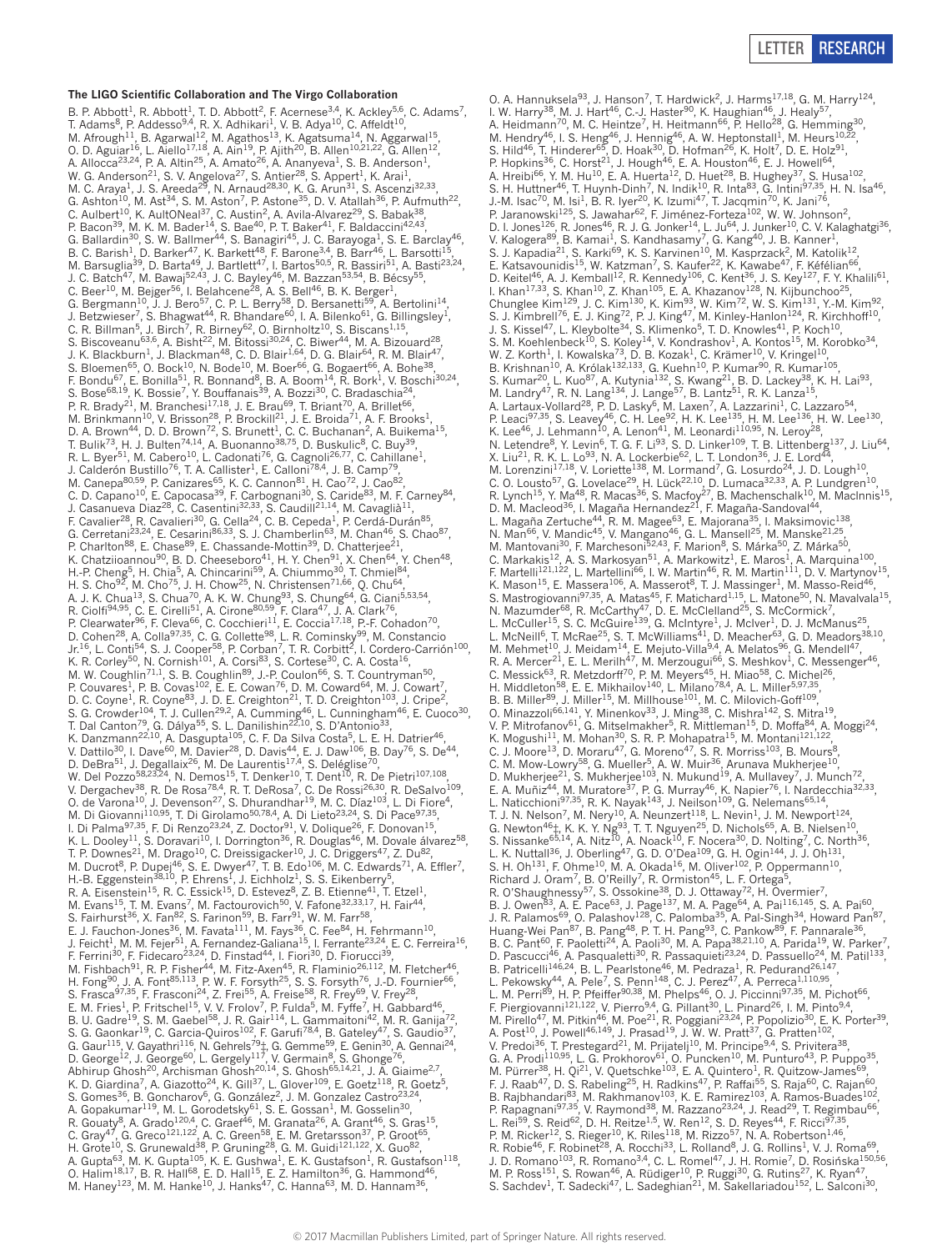## RESEARCH Letter

M. Saleem<sup>116</sup>, F. Salemi<sup>10</sup>, A. Samajdar<sup>143</sup>, L. Sammut<sup>6</sup>, L. M. Sampson<sup>89</sup>, E. J. Sanchez<sup>1</sup>, L. E. Sanchez<sup>1</sup>, N. Sanchis-Gual<sup>85</sup>, V. Sandberg<sup>47</sup>, J. R. Sanders<sup>44</sup>, B. Sassolas<sup>26</sup>, B. S. Sathyaprakash<sup>63,36</sup>, P. R. Saulson<sup>44</sup>, O. Sauter<sup>118</sup>, R. L. Savage<sup>47</sup>, A. Sawadsky<sup>34</sup>, P. Schale<sup>69</sup>, M. Scheel<sup>48</sup>, J. Scheuer<sup>89</sup>, J. Schmidt<sup>10</sup>, P. Schmidt<sup>1,65</sup>, R. Schnabel<sup>34</sup>, R. M. S. Schofield<sup>69</sup>, A. Schönbeck<sup>34</sup>, E. Schreiber<sup>10</sup>, D. Schuette<sup>10,22</sup>, B. W. Schulte<sup>10</sup>, B. F. Schutz<sup>36,10</sup>, S. G. Schwalbe<sup>37</sup>, J. Scott<sup>46</sup>, S. M. Scott<sup>25</sup>, E. Seidel<sup>12</sup>, D. Sellers<sup>7</sup>, A. S. Sengupta<sup>153</sup>, D. Sentenac<sup>30</sup>, V. Sequino<sup>32,33,17</sup>, A. Sergeev<sup>128</sup>, D. A. Shaddock<sup>25</sup>, T. J. Shaffer<sup>47</sup>, A. A. Shah<sup>137</sup>, M. S. Shahriar<sup>89</sup>, M. B. Shaner<sup>109</sup>, L. Shao<sup>38</sup>, B. Shapiro<sup>51</sup>, P. Shawhan<sup>75</sup>, A. Sheperd<sup>21</sup>, D. H. Shoemaker<sup>15</sup>, D. M. Shoemaker<sup>76</sup>, K. Siellez<sup>76</sup>, X. Siemens<sup>21</sup>, M. Sieniawska<sup>56</sup>, D. Sigg<sup>47</sup>, A. D. Silva<sup>16</sup>, L. P. Singer<sup>79</sup>, A. Singh<sup>38,10,22</sup>, A. Singhal<sup>17,35</sup>, A. M. Sintes<sup>102</sup>, B. J. J. Slagmolen<sup>25</sup>, B. Smith<sup>7</sup>, J. R. Smith<sup>29</sup>, R. J. E. Smith<sup>1,6</sup>, S. Somala<sup>154</sup>, E. J. Son<sup>131</sup>, J. A. Sonnenberg<sup>21</sup>, B. Sorazu<sup>46</sup>, F. Sorrentino<sup>59</sup>, T. Souradeep<sup>19</sup>, A. P. Spencer<sup>46</sup>, A. K. Srivastava<sup>105</sup>, K. Staats<sup>37</sup>, A. Staley<sup>50</sup>, D. Steer<sup>39</sup>, M. Steinke<sup>10</sup>, J. Steinlechner<sup>34,46</sup>, S. Steinlechner<sup>34</sup>, D. Steinmeyer<sup>10</sup>, S. P. Stevenson<sup>58,149</sup>, R. Stone<sup>103</sup>, D. J. Stops<sup>58</sup>, K. A. Strain<sup>46</sup>, G. Stratta<sup>121,122</sup>, S. E. Strigin<sup>61</sup>, A. Strunk<sup>47</sup>, R. Sturani<sup>155</sup>, A. L. Stuver<sup>7</sup>, T. Z. Summerscales<sup>156</sup>, L. Sun<sup>96</sup>, S. Sunil<sup>105</sup>, J. Suresh<sup>19</sup>, P. J. Sutton<sup>36</sup>, B. L. Swinkels<sup>30</sup>, M. J. Szczepańczyk<sup>37</sup>, M. Tacca<sup>14</sup>, S. C. Tait<sup>46</sup>, C. Talbot<sup>6</sup>, D. Talukder<sup>69</sup>, D. B. Tanner<sup>5</sup>, M. Tápai<sup>117</sup>, A. Taracchini<sup>38</sup>, J. D. Tasson<sup>71</sup>, J. A. Taylor<sup>137</sup>, R. Taylor<sup>1</sup>, S. V. Tewari<sup>148</sup>, T. Theeg<sup>10</sup>, F. Thies<sup>10</sup>, E. G. Thomas<sup>58</sup>, M. Thomas<sup>7</sup>, P. Thomas<sup>47</sup>, K. A. Thorne<sup>7</sup>, E. Thrane<sup>6</sup>, S. Tiwari<sup>17,95</sup>, V. Tiwari<sup>36</sup>, K. V. Tokmakov<sup>62</sup>, K. Toland<sup>46</sup>, M. Tonelli<sup>23,24</sup>, Z. Tornasi<sup>46</sup>, A. Torres-Forné<sup>85</sup>, C. I. Torrie<sup>1</sup>, D. Töyrä<sup>58</sup>, F. Travasso<sup>30,43</sup>, G. Traylor<sup>7</sup>, J. Trinastic<sup>5</sup>, M. C. Tringali<sup>110,95</sup>, L. Trozzo<sup>157,24</sup>, K. W. Tsang<sup>14</sup>, M. Tse<sup>15</sup>, R. Tso<sup>1</sup>, L. Tsukada<sup>81</sup>, D. Tsuna<sup>81</sup>, D. Tuyenbayev<sup>103</sup>, K. Ueno<sup>21</sup>, D. Ugolini<sup>158</sup>, C. S. Unnikrishnan<sup>119</sup>, A. L. Urban<sup>1</sup>, S. A. Usman<sup>36</sup>, H. Vahlbruch<sup>22</sup>, G. Vajente<sup>1</sup>, G. Valdes<sup>2</sup>, N. van Bakel<sup>14</sup>, M. van Beuzekom<sup>14</sup>, J. F. J. van den Brand<sup>74,14</sup>, C. Van Den Broeck<sup>14</sup>, D. C. Vander-Hyde<sup>44</sup>, L. van der Schaaf<sup>14</sup>, J. V. van Heijningen<sup>14</sup>, A. A. van Veggel<sup>46</sup>, M. Vardaro<sup>53,54</sup>, V. Varma<sup>48</sup>, S. Vass<sup>1</sup>, M. Vasúth<sup>49</sup>, A. Vecchio<sup>58</sup>, G. Vedovato<sup>54</sup>, J. Veitch<sup>46</sup>, P. J. Veitch<sup>72</sup>, K. Venkateswara<sup>151</sup>, G. Venugopalan<sup>1</sup>, D. Verkindt<sup>8</sup>, F. Vetrano<sup>121,122</sup> A. Viceré<sup>121,122</sup>, A. D. Viets<sup>21</sup>, S. Vinciguerra<sup>58</sup>, D. J. Vine<sup>27</sup>, J.-Y. Vinet<sup>66</sup>, S. Vitale<sup>15</sup>, T. Vo<sup>44</sup>, H. Vocca<sup>42,43</sup>, C. Vorvick<sup>47</sup>, S. P. Vyatchanin<sup>61</sup>, A. R. Wade<sup>1</sup>, L. E. Wade<sup>84</sup>, M. Wade<sup>84</sup>, R. Walet<sup>14</sup>, M. Walker<sup>29</sup>, L. Wallace<sup>1</sup>, S. Walsh<sup>38,10,21</sup>, G. Wang<sup>17,122</sup>, H. Wang<sup>58</sup>, J. Z. Wang<sup>63</sup>, W. H. Wang<sup>103</sup>, Y. F. Wang<sup>93</sup>, R. L. Ward<sup>25</sup>, J. Warner<sup>47</sup>, M. Was<sup>8</sup>, J. Watchi<sup>98</sup>, B. Weaver<sup>47</sup>, L.-W. Wei<sup>10,22</sup>, M. Weinert $^{10}$ , A. J. Weinstein $^1$ , R. Weiss $^{15}$ , L. Wen $^{64}$ , E. K. Wessel $^{12}$ , P. Weßels $^{10}$ , J. Westerweck<sup>10</sup>, T. Westphal<sup>10</sup>, K. Wette<sup>25</sup>, J. T. Whelan<sup>57</sup>, S. E. Whitcomb<sup>1</sup>, B. F. Whiting<sup>5</sup>, C. Whittle<sup>6</sup>, D. Wilken<sup>10</sup>, D. Williams<sup>46</sup>, R. D. Williams<sup>1</sup>, A. R. Williamson<sup>65</sup>, J. L. Willis<sup>1,159</sup>, B. Willke<sup>22,10</sup>, M. H. Wimmer<sup>10</sup>, W. Winkler<sup>10</sup>, C. C. Wipf<sup>1</sup>, H. Wittel<sup>10,22</sup>, G. Woan<sup>46</sup>, J. Woehler<sup>10</sup>, J. Wofford<sup>57</sup>, K. W. K. Wong<sup>93</sup>, J. Worden<sup>47</sup>, J. L. Wright<sup>46</sup>, D. S. Wu<sup>10</sup>, D. M. Wysocki<sup>57</sup>, S. Xiao<sup>1</sup>, H. Yamamoto<sup>1</sup>, C. C. Yancey<sup>75</sup>, L. Yang<sup>160</sup>, M. J. Yap<sup>25</sup>, M. Yazback<sup>5</sup>,<br>Hang Yu<sup>15</sup>, Haocun Yu<sup>15</sup>, M. Yvert<sup>8</sup>, A. Zadrożny<sup>132</sup>, M. Zanolin<sup>37</sup>, T. Zelenova<sup>30</sup>, J.-P. Zendri<sup>54</sup>, M. Zevin<sup>89</sup>, L. Zhang<sup>1</sup>, M. Zhang<sup>140</sup>, T. Zhang<sup>46</sup>, Y.-H. Zhang<sup>57</sup>, C. Zhao<sup>64</sup>, M. Zhou<sup>89</sup>, Z. Zhou<sup>89</sup>, S. J. Zhu<sup>38,10</sup>, X. J. Zhu<sup>6</sup>, A. B. Zimmerman<sup>90</sup>, M. E. Zucker<sup>1,15</sup> & J. Zweizig<sup>1</sup>

<sup>1</sup>LIGO, California Institute of Technology, Pasadena, California 91125, USA. <sup>2</sup>Louisiana State University, Baton Rouge, Louisiana 70803, USA. 3Università di Salerno, Fisciano, I-84084 Salerno, Italy. <sup>4</sup>INFN, Sezione di Napoli, Complesso Universitario di Monte Sant'Angelo, I-80126 Napoli, Italy. <sup>5</sup>University of Florida, Gainesville, Florida 32611, USA. 6OzGrav, School of Physics and Astronomy, Monash University, Clayton, Victoria 3800, Australia. <sup>7</sup>LIGO Livingston Observatory, Livingston, Louisiana 70754, USA. <sup>8</sup>Laboratoire d'Annecy-le-Vieux de Physique des Particules (LAPP), Université Savoie Mont Blanc, CNRS/IN2P3, F-74941 Annecy, France. 9University of Sannio at Benevento, I-82100 Benevento, Italy. 10Max Planck Institute for Gravitational Physics (Albert Einstein Institute), D-30167 Hannover, Germany. <sup>11</sup>The University of Mississippi, University, Mississippi 38677, USA. 12NCSA, University of Illinois at Urbana-Champaign, Urbana, Illinois 61801, USA. <sup>13</sup>University of Cambridge, Cambridge CB2 1TN, UK. <sup>14</sup>Nikhef, Science Park, 1098 XG Amsterdam, The Netherlands. 15LIGO, Massachusetts Institute of Technology, Cambridge, Massachusetts 02139, USA. <sup>16</sup>Instituto Nacional de Pesquisas Espaciais, 12227-010 São José dos Campos, São Paulo, Brazil. <sup>17</sup>Gran Sasso Science Institute (GSSI), I-67100 L'Aquila, Italy. <sup>18</sup>INFN, Laboratori Nazionali del Gran Sasso, I-67100 Assergi, Italy. <sup>19</sup>Inter-University Centre for Astronomy and Astrophysics, Pune 411007, India. <sup>20</sup>International Centre for Theoretical Sciences, Tata Institute of Fundamental Research, Bengaluru 560089, India. 21University of Wisconsin-Milwaukee, Milwaukee, Wisconsin 53201, USA. 22Leibniz Universität Hannover, D-30167 Hannover, Germany. 23Università di Pisa, I-56127 Pisa, Italy. 24INFN, Sezione di Pisa, I-56127 Pisa, Italy. 25OzGrav, Australian National University, Canberra, Australian Capital Territory 0200, Australia. 26Laboratoire des Matériaux Avancés (LMA), CNRS/IN2P3, F-69622 Villeurbanne, France. 27SUPA, University of the West of Scotland, Paisley PA1 2BE, UK. 28LAL, Université Paris-Sud, CNRS/IN2P3, Université Paris-Saclay, F-91898 Orsay, France. <sup>29</sup>California State University Fullerton, Fullerton, California 92831, USA. <sup>30</sup>European Gravitational Observatory (EGO), I-56021 Cascina, Italy. 31Chennai Mathematical Institute, Chennai 603103, India. 32Università di Roma Tor Vergata, I-00133 Roma, Italy. 33INFN, Sezione di Roma Tor Vergata, I-00133 Roma, Italy. <sup>34</sup>Universität Hamburg, D-22761 Hamburg, Germany. <sup>35</sup>INFN, Sezione di Roma, I-00185 Roma, Italy. <sup>36</sup>Cardiff University, Cardiff CF24 3AA, UK. 37Embry-Riddle Aeronautical University, Prescott, Arizona 86301, USA. 38Max Planck Institute for Gravitational Physics (Albert Einstein Institute), D-14476 Potsdam-Golm, Germany. 39APC, AstroParticule et Cosmologie, Université Paris Diderot,

CNRS/IN2P3, CEA/Irfu, Observatoire de Paris, Sorbonne Paris Cité, F-75205 Paris Cedex 13, France. 40Korea Institute of Science and Technology Information, Daejeon 34141, South Korea. 41West Virginia University, Morgantown, West Virginia 26506, USA. 42Università di Perugia, I-06123 Perugia, Italy. 43INFN, Sezione di Perugia, I-06123 Perugia, Italy. 44Syracuse University, Syracuse, New York 13244, USA. 45University of Minnesota, Minneapolis, Minnesota 55455, USA. 46SUPA, University of Glasgow, Glasgow G12 8QQ, UK. 47LIGO Hanford Observatory, Richland, Washington 99352, USA. 48Caltech CaRT, Pasadena, California 91125, USA. <sup>49</sup>Wigner RCP, RMKI, Konkoly Thege Miklós út 29-33, H-1121 Budapest, Hungary. <sup>50</sup>Columbia University, New York, New York 10027, USA. 51Stanford University, Stanford, California 94305, USA. 52Università di Camerino, Dipartimento di Fisica, I-62032 Camerino, Italy. 53Università di Padova, Dipartimento di Fisica e Astronomia, I-35131 Padova, Italy. 54INFN, Sezione di Padova, I-35131 Padova, Italy. <sup>55</sup>Institute of Physics, Eötvös University, Pázmány Péter sétány 1/A, Budapest 1117, Hungary. 56Nicolaus Copernicus Astronomical Center, Polish Academy of Sciences, 00-716 Warsaw, Poland. 57Rochester Institute of Technology, Rochester, New York 14623, USA. <sup>58</sup>University of Birmingham, Birmingham B15 2TT, UK. <sup>59</sup>INFN, Sezione di Genova I-16146 Genova, Italy. <sup>60</sup>RRCAT, Indore MP 452013, India. <sup>61</sup>Faculty of Physics, Lomonosov Moscow State University, Moscow 119991, Russia. <sup>62</sup>SUPA, University of Strathclyde, Glasgow G1 1XQ, UK. <sup>63</sup>The Pennsylvania State University, University Park, Pennsylvania 16802, USA. <sup>64</sup>OzGrav, University of Western Australia, Crawley, Western Australia 6009, Australia. <sup>65</sup>Department of Astrophysics/IMAPP, Radboud University Nijmegen, PO Box 9010, 6500 GL Nijmegen, The Netherlands. 66Artemis, Université Côte d'Azur, Observatoire Côte d'Azur, CNRS, CS 34229, F-06304 Nice Cedex 4, France. <sup>67</sup>Institut FOTON, CNRS, Université de Rennes 1, F-35042 Rennes, France. <sup>68</sup>Washington State University, Pullman, Washington 99164, USA. <sup>69</sup>University of Oregon, Eugene, Oregon 97403, USA. 70Laboratoire Kastler Brossel, UPMC-Sorbonne Universités, CNRS, ENS-PSL Research University, Collège de France, F-75005 Paris, France. 71Carleton College, Northfield, Minnesota 55057, USA. 72OzGrav, University of Adelaide, Adelaide, South Australia 5005, Australia. 73Astronomical Observatory Warsaw University, 00-478 Warsaw, Poland. 74VU University Amsterdam, 1081 HV Amsterdam, The Netherlands. 75University of Maryland, College Park, Maryland 20742, USA. <sup>76</sup>Center for Relativistic Astrophysics, Georgia Institute of Technology, Atlanta, Georgia 30332, USA. 77Université Claude Bernard Lyon 1, F-69622 Villeurbanne, France. 78Università di Napoli 'Federico II', Complesso Universitario di Monte Sant'Angelo, I-80126 Napoli, Italy. 79NASA Goddard Space Flight Center, Greenbelt, Maryland 20771, USA. 80Dipartimento di Fisica, Università degli Studi di Genova, I-16146 Genova, Italy. 81RESCEU, University of Tokyo, Tokyo 113-0033, Japan. 82Tsinghua University, Beijing 100084, China. 83Texas Tech University, Lubbock, Texas 79409, USA. <sup>84</sup>Kenyon College, Gambier, Ohio 43022, USA. 85 Departamento de Astronomía y Astrofísica, Universitat de València, E-46100 Burjassot, Spain. 86Museo Storico della Fisica e Centro Studi e Ricerche Enrico Fermi, I-00184 Roma, Italy. 87National Tsing Hua University, Hsinchu City, 30013 Taiwan, China. 88Charles Sturt University, Wagga Wagga, New South Wales 2678, Australia. 89 Center for Interdisciplinary Exploration and Research in Astrophysics (CIERA), Northwestern University, Evanston, Illinois 60208, USA. <sup>90</sup>Canadian Institute for Theoretical Astrophysics, University of Toronto, Toronto, Ontario M5S 3H8, Canada. <sup>91</sup>University of Chicago, Chicago, Illinois 60637, USA. 92Pusan National University, Busan 46241, South Korea. <sup>93</sup>The Chinese University of Hong Kong, Shatin, Hong Kong. <sup>94</sup>INAF, Osservatorio Astronomico di Padova, I-35122 Padova, Italy. <sup>95</sup>INFN, Trento Institute for Fundamental Physics and Applications, I-38123 Povo, Italy. <sup>96</sup>OzGrav, University of Melbourne, Parkville, Victoria 3010, Australia. 97Università di Roma 'La Sapienza', I-00185 Roma, Italy. 98Université Libre de Bruxelles, 1050 Brussels, Belgium. 99Sonoma State University, Rohnert Park, California 94928, USA. <sup>100</sup>Departamento de Matemáticas, Universitat de València, E-46100 Burjassot, Spain. 101Montana State University, Bozeman, Montana 59717, USA. 102Universitat de les Illes Balears, IAC3—IEEC, E-07122 Palma de Mallorca, Spain. 103The University of Texas Rio Grande Valley, Brownsville, Texas 78520, USA. <sup>104</sup>Bellevue College, Bellevue, Washington 98007, USA. <sup>105</sup>Institute for Plasma Research, Bhat, Gandhinagar 382428, India. <sup>106</sup>The University of Sheffield, Sheffield S10 2TN, UK. 107Dipartimento di Scienze Matematiche, Fisiche e Informatiche, Università di Parma, I-43124 Parma, Italy. 108INFN, Sezione di Milano Bicocca, Gruppo Collegato di Parma, I-43124 Parma, Italy. 109California State University, Los Angeles, 5151 State University Drive, Los Angeles, California 90032, USA. 110Università di Trento, Dipartimento di Fisica, I-38123 Povo, Italy. 111Montclair State University, Montclair, New Jersey 07043, USA 112National Astronomical Observatory of Japan, 2-21-1 Osawa, Mitaka, Tokyo 181-8588, Japan. 113Observatori Astronòmic, Universitat de València, E-46980 Paterna, Spain.  $114$ School of Mathematics, University of Edinburgh, Edinburgh EH9 3FD, UK.  $115$ University and Institute of Advanced Research, Koba Institutional Area, Gandhinagar Gujarat 382007, India. 116|ISER-TVM, CET Campus, Trivandrum Kerala 695016, India. 117University of Szeged, Dóm tér 9, 6720 Szeged, Hungary. <sup>118</sup>University of Michigan, Ann Arbor, Michigan 48109, USA. 119Tata Institute of Fundamental Research, Mumbai 400005, India. <sup>120</sup>INAF, Osservatorio Astronomico di Capodimonte, I-80131 Napoli, Italy. 121Università degli Studi di Urbino 'Carlo Bo', I-61029 Urbino, Italy. <sup>122</sup>INFN, Sezione di Firenze, I-50019 Sesto Fiorentino, Italy. 123Physik-Institut, University of Zurich, Winterthurerstrasse 190, 8057 Zurich, Switzerland. 124American University, Washington DC 20016, USA. 125University of Białystok, 15-424 Białystok, Poland. 126University of Southampton, Southampton SO17 1BJ, UK. 127University of Washington Bothell, 18115 Campus Way NE, Bothell, Washington 98011, USA. 128Institute of Applied Physics, Nizhny Novgorod 603950, Russia. 129Korea Astronomy and Space Science Institute, Daejeon 34055, South Korea. <sup>130</sup>Inje University Gimhae, South Gyeongsang 50834, South Korea. 131 National Institute for Mathematical Sciences, Daejeon 34047, South Korea. 132NCBJ, 05-400 Swierk-Otwock, Poland. 1331nstitute of Mathematics, Polish Academy of Sciences, 00656 Warsaw, Poland. 134Hillsdale College, Hillsdale, Michigan 49242, USA. 135Hanyang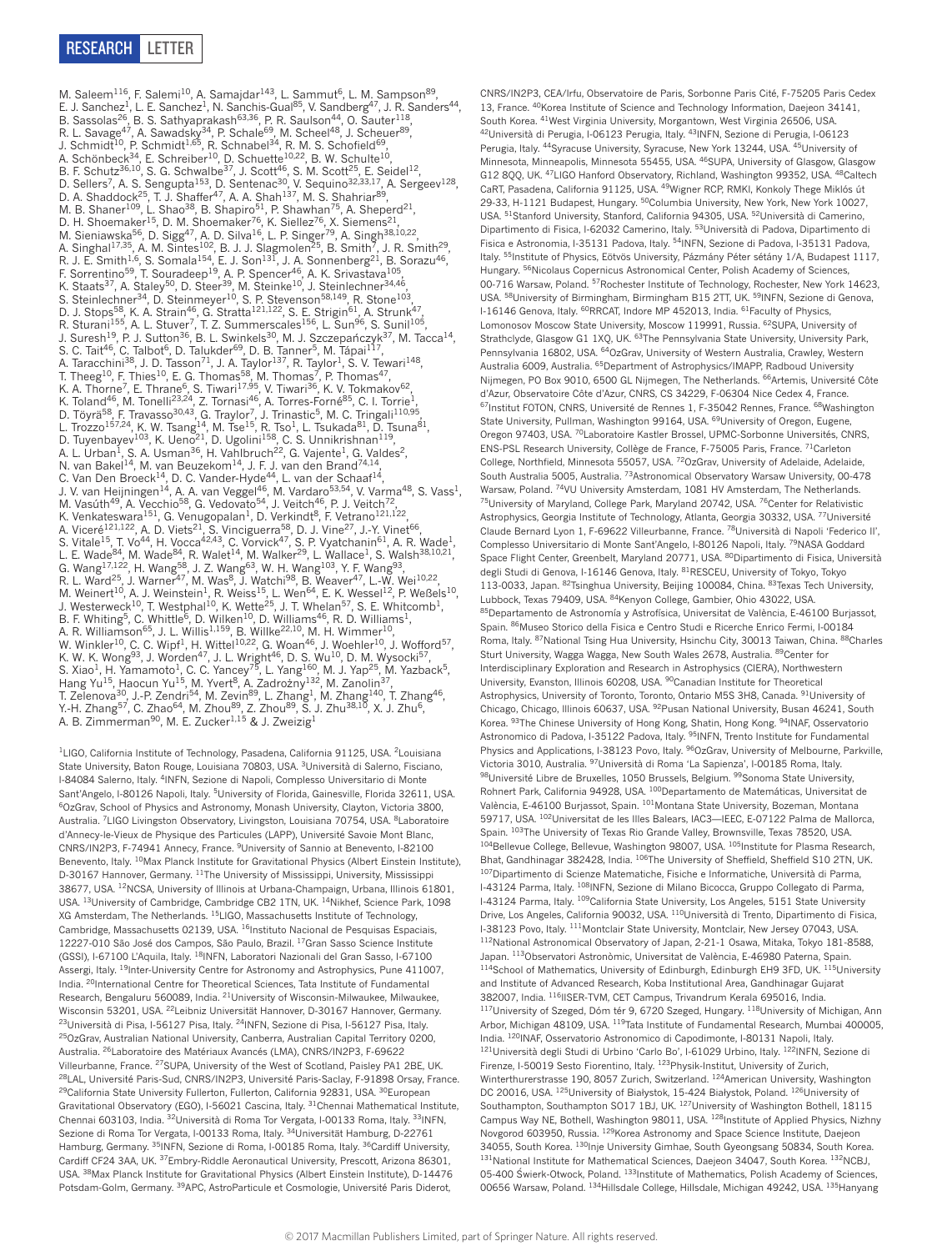

University, Seoul 04763, South Korea. 136Seoul National University, Seoul 08826, South Korea. 137NASA Marshall Space Flight Center, Huntsville, Alabama 35811, USA. 138ESPCI, CONRS, F-75005 Paris, France. <sup>139</sup>Southern University and A&M College, Baton Rouge, Louisiana 70813, USA. <sup>140</sup>College of William and Mary, Williamsburg, Virginia 23187, USA. <sup>141</sup>Centre Scientifique de Monaco, 8 quai Antoine Ier, MC-98000, Monaco. <sup>142</sup>Indian Institute of Technology Madras, Chennai 600036, India. 143IISER-Kolkata, Mohanpur, West Bengal 741252, India. 144Whitman College, 345 Boyer Avenue, Walla Walla, Washington 99362 USA. 145Indian Institute of Technology Bombay, Powai, Mumbai, Maharashtra 400076, India. 146Scuola Normale Superiore, Piazza dei Cavalieri 7, I-56126 Pisa, Italy. <sup>147</sup>Université de Lyon, F-69361 Lyon, France. <sup>148</sup>Hobart and William Smith Colleges, Geneva, New York 14456, USA. 149OzGrav, Swinburne University of Technology, Hawthorn, Victoria 3122, Australia. 150Janusz Gil Institute of Astronomy, University of Zielona Góra, 65-265 Zielona Góra, Poland. 151University of Washington, Seattle, Washington 98195, USA. 152King's College London, University of London, London WC2R 2LS, UK. 153Indian Institute of Technology, Gandhinagar Ahmedabad Gujarat 382424, India. 154Indian Institute of Technology Hyderabad, Sangareddy, Khandi, Telangana 502285, India. 155International Institute of Physics, Universidade Federal do Rio Grande do Norte, Natal RN 59078-970, Brazil. <sup>156</sup>Andrews University, Berrien Springs, Michigan 49104, USA. <sup>157</sup>Università di Siena, I-53100 Siena, Italy. <sup>158</sup>Trinity University, San Antonio, Texas 78212, USA. 159 Abilene Christian University, Abilene, Texas 79699, USA. 160 Colorado State University, Fort Collins, Colorado 80523, USA.

#### **The 1M2H Collaboration**

R. J. Foley<sup>1</sup>, D. A. Coulter<sup>1</sup>, M. R. Drout<sup>2</sup>, D. Kasen<sup>3,4</sup>, C. D. Kilpatrick<sup>1</sup>, B. F. Madore<sup>2</sup>, A. Murguia-Berthier<sup>1</sup>, Y.-C. Pan<sup>1</sup>, A. L. Piro<sup>2</sup>, J. X. Prochaska<sup>1</sup> E. Ramirez-Ruiz<sup>1,5</sup>, A. Rest<sup>6</sup>, C. Rojas-Bravo<sup>1</sup>, B. J. Shappee<sup>2,7</sup>, M. R. Siebert<sup>1</sup>, J. D. Simon<sup>2</sup> & N. Ulloa<sup>8</sup>

<sup>1</sup>Department of Astronomy and Astrophysics, University of California, Santa Cruz, California 95064, USA. 2The Observatories of the Carnegie Institution for Science, 813 Santa Barbara Street, Pasadena, California 91101, USA. 3Nuclear Science Division, Lawrence Berkeley National Laboratory, Berkeley, California 94720, USA. <sup>4</sup>Departments of Physics and Astronomy, University of California, Berkeley, California 94720, USA. 5Dark Cosmology Centre, Niels Bohr Institute, University of Copenhagen, Blegdamsvej 17, 2100 Copenhagen, Denmark. 6Space Telescope Science Institute, 3700 San Martin Drive, Baltimore, Maryland 21218, USA. <sup>7</sup>Institute for Astronomy, University of Hawai'i, 2680 Woodlawn Drive, Honolulu, Hawaii 96822, USA. 8Departamento de Física y Astronomía, Universidad de La Serena, La Serena, Chile.

**The Dark Energy Camera GW-EM Collaboration and The DES Collaboration** J. Annis<sup>1</sup>, M. Soares-Santos<sup>2,1</sup>, D. Brout<sup>3</sup>, D. Scolnic<sup>4</sup>, H. T. Diehl<sup>1</sup>, J. Frieman<sup>1,4</sup>, E. Berger<sup>5</sup>, K. D. Alexander<sup>5</sup>, S. Allam<sup>1</sup>, E. Balbinot<sup>6</sup>, P. Blanchard<sup>7</sup>, R. E. Butler<sup>8,1</sup>, R. Chornock<sup>9</sup>, E. R. Cook<sup>10,11</sup>, P. Cowperthwaite<sup>5</sup>, A. Drlica-Wagner<sup>1</sup>, M. R. Drout<sup>12</sup>, F. Durret<sup>13</sup>, T. Eftekhari<sup>7</sup>, D. A. Finley<sup>1</sup>, W. Fong $^{14}$ , C. L. Fryer $^{15}$ , J. García-Bellido $^{16}$ , M. S.S. Gill $^{17}$ , R. A. Gruendl $^{18,19}$ , C. Hanna<sup>20,19</sup>, W. Hartley<sup>21,22</sup>, K. Herner<sup>1</sup>, D. Huterer<sup>23</sup>, D. Kasen<sup>24</sup>, R. Kessler<sup>4</sup>, T. S. Li<sup>1</sup>, H. Lin<sup>1</sup>, P. A. A. Lopes<sup>25</sup>, A. C. C. Lourenço<sup>25</sup>, R. Margutti<sup>26</sup>, J. Marriner<sup>1</sup>, J. L. Marshall<sup>10</sup>, T. Matheson<sup>27</sup>, G. E. Medina<sup>28</sup>, B. D. Metzger<sup>29</sup>, R. R. Muñoz<sup>28</sup>, J. Muir<sup>30</sup>, M. Nicholl<sup>5</sup>, P. Nugent<sup>31</sup>, A. Palmese<sup>21</sup>, F. Paz-Chinchón<sup>19</sup>, E. Quataert<sup>32</sup>, M. Sako<sup>3</sup>, M. Sauseda<sup>10</sup>, D. J. Schlegel<sup>33</sup>, L. F. Secco<sup>3</sup>, N. Smith<sup>34</sup>, F. Sobreira<sup>35,36</sup>, A. Stebbins<sup>1</sup>, V. A. Villar<sup>7</sup>, A. K. Vivas<sup>37</sup>, W. Wester<sup>1</sup>, P. K. G. Williams<sup>7</sup>, B. Yanny<sup>1</sup>, A. Zenteno<sup>37</sup>, T. M. C. Abbott<sup>37</sup>, F. B. Abdalla<sup>21,38</sup>, K. Bechtol<sup>11</sup>, A. Benoit-Lévy<sup>39,21,40</sup>, E. Bertin<sup>39,40</sup>, S. L. Bridle<sup>41</sup>, D. Brooks<sup>21</sup>, E. Buckley-Geer<sup>1</sup>, D. L. Burke<sup>42,17</sup>, A. Carnero Rosell<sup>36,43</sup>, M. Carrasco Kind<sup>18,19</sup>, J. Carretero<sup>44</sup>, F. J. Castander<sup>45</sup>, C. E. Cunha<sup>42</sup>, C. B. D'Andrea<sup>3</sup>, L. N. da Costa<sup>36,43</sup>, C. Davis<sup>42</sup>, D. L. DePoy<sup>10</sup>,<br>S. Desai<sup>46</sup>, J. P. Dietrich<sup>47,48</sup>, J. Estrada<sup>1</sup>, E. Fernandez<sup>44</sup>, B. Flaugher<sup>1</sup>, P. Fosalba<sup>45</sup>, E. Gaztanaga<sup>45</sup>, D. W. Gerdes<sup>49,23</sup>, T. Giannantonio<sup>50–52</sup>, D. A. Goldstein<sup>53,31</sup>, D. Gruen<sup>42,17</sup>, G. Gutierrez<sup>1</sup>, W. G. Hartley<sup>21,22</sup>, K. Honscheid<sup>54,55</sup>, B. Jain<sup>3</sup>, D. J. James<sup>56</sup>, T. Jeltema<sup>57</sup>, M. W. G. Johnson<sup>19</sup>, S. Kent<sup>1,4</sup>, E. Krause<sup>42</sup>, R. Kron<sup>1,4</sup>, K. Kuehn<sup>58</sup>, S. Kuhlmann<sup>59</sup>, N. Kuropatkin<sup>1</sup>, O. Lahav<sup>21</sup>, M. Lima<sup>60,36</sup>, M. A. G. Maia<sup>36,43</sup>, M. March<sup>3</sup>, C. J. Miller<sup>49,23</sup>, R. Miquel<sup>61,44</sup>, E. Neilsen<sup>1</sup>, B. Nord<sup>1</sup>, R. L. C. Ogando<sup>36,43</sup>, A. A. Plazas<sup>62</sup>, A. K. Romer<sup>63</sup>, A. Roodman<sup>42,17</sup>, E. S. Rykoff<sup>42,17</sup>, E. Sanchez<sup>64</sup>, V. Scarpine<sup>1</sup>, M. Schubnell<sup>23</sup>, I. Sevilla-Noarbe<sup>64</sup>, M. Smith<sup>65</sup>, R. C. Smith<sup>37</sup>, E. Suchyta<sup>66</sup>, G. Tarle<sup>23</sup>, D. Thomas<sup>67</sup>, R. C. Thomas<sup>31</sup>, M. A. Troxel<sup>54,55</sup>, D. L. Tucker<sup>1</sup>, V. Vikram<sup>59</sup>, A. R. Walker<sup>37</sup>, J. Weller<sup>47,68,52</sup> & Y. Zhang<sup>1</sup>

<sup>1</sup>Fermi National Accelerator Laboratory, PO Box 500, Batavia, Illinois 60510, USA. 2Department of Physics, Brandeis University, Waltham, Massachusetts, USA. 3Department of Physics and Astronomy, University of Pennsylvania, Philadelphia, Pennsylvania 19104, USA. 4Kavli Institute for Cosmological Physics, University of Chicago, Chicago, Illinois 60637, USA. <sup>5</sup>Harvard-Smithsonian Center for Astrophysics, 60 Garden Street, Cambridge, Massachusetts 02138, USA. 6Department of Physics, University of Surrey, Guildford GU2 7XH, UK. 7Harvard-Smithsonian Center for Astrophysics, 60 Garden Street, Cambridge, Massachusetts 02138, USA. 8Department of Astronomy, Indiana University, 727 East Third Street, Bloomington, Indiana 47405, USA. <sup>9</sup>Astrophysical Institute, Department of Physics and Astronomy, 251B Clippinger Lab, Ohio University, Athens, Ohio 45701, USA. 10George P. and Cynthia Woods Mitchell Institute for Fundamental Physics and Astronomy, and Department of Physics and Astronomy, Texas A&M University, College Station, Texas 77843, USA. 11LSST, 933 North Cherry Avenue, Tucson, Arizona 85721, USA. 13The Observatories of the Carnegie Institution for Science, 813 Santa Barbara Street, Pasadena, California 91101, USA. <sup>14</sup>Institut d'Astrophysique de

Paris (UMR7095: CNRS and UPMC), 98 bis Bd Arago, F-75014 Paris, France. <sup>15</sup>Center for Interdisciplinary Exploration and Research in Astrophysics (CIERA) and Department of Physics and Astronomy, Northwestern University, Evanston, Illinois 60208, USA. <sup>17</sup>Center for Theoretical Astrophysics, Los Alamos National Laboratory, Los Alamos, New Mexico 87544. 18Instituto de Fisica Teorica UAM/CSIC, Universidad Autonoma de Madrid, 28049 Madrid, Spain. 19SLAC National Accelerator Laboratory, Menlo Park, California 94025, USA. 20Department of Astronomy, University of Illinois, 1002 West Green Street, Urbana, Illinois 61801, USA. <sup>21</sup>National Center for Supercomputing Applications, 1205 West Clark Street, Urbana, Illinois 61801, USA. 22Department of Physics and Astronomy and Astrophysics,The Pennsylvania State University, University Park, Pennsylvania 16802, USA. 23Department of Physics and Astronomy, University College London, Gower Street, London WC1E 6BT, UK. <sup>24</sup>Department of Physics, ETH Zurich, Wolfgang-Pauli-Strasse 16, CH-8093 Zurich, Switzerland. 25Department of Physics, University of Michigan, Ann Arbor, Michigan 48109, USA. <sup>26</sup>Departments of Physics and Astronomy, and Theoretical Astrophysics Center, University of California, Berkeley, California 94720-7300, USA. 27Observatòrio do Valongo, Universidade Federal do Rio de Janeiro, Ladeira do Pedro Antônio 43, Rio de Janeiro, RJ 20080-090, Brazil. <sup>28</sup>Center for Interdisciplinary Exploration and Research in Astrophysics (CIERA) and Department of Physics and Astronomy, Northwestern University, Evanston, Illinois 60208, USA. 29National Optical Astronomy Observatory, 950 North Cherry Avenue, Tucson, Arizona 85719, USA. 30Departamento de Astronomonía, Universidad de Chile, Camino del Observatorio 1515, Las Condes, Santiago, Chile. 31Department of Physics and Columbia Astrophysics Laboratory, Columbia University, New York, New York 10027, USA. <sup>32</sup>Department of Physics, University of Michigan, 450 Church Street, Ann Arbor, Michigan 48109-1040, USA. 33Lawrence Berkeley National Laboratory, 1 Cyclotron Road, Berkeley, California 94720, USA. <sup>34</sup>Department of Astronomy and Theoretical Astrophysics Center, University of California, Berkeley, California 94720-3411, USA. 35Physics Division, Lawrence Berkeley National Laboratory, Berkeley, California 94720-8160, USA. <sup>36</sup>Steward Observatory, University of Arizona, 933 North Cherry Avenue, Tucson, Arizona 85721, USA. <sup>37</sup>Instituto de Física Gleb Wataghin, Universidade Estadual de Campinas, Campinas SP 13083-859, Brazil. <sup>38</sup>Laboratório Interinstitucional de e-Astronomia — LIneA, Rua Gal. José Cristino 77, Rio de Janeiro, RJ 20921-400, Brazil. <sup>39</sup>Cerro Tololo Inter-American Observatory, National Optical Astronomy Observatory, Casilla 603, La Serena, Chile. 40Department of Physics and Electronics, Rhodes University, PO Box 94, Grahamstown 6140, South Africa. 41CNRS, UMR 7095, Institut d'Astrophysique de Paris, F-75014 Paris, France. 42Sorbonne Universités, UPMC Université Paris 06, UMR 7095, Institut d'Astrophysique de Paris, F-75014 Paris, France. <sup>43</sup>Jodrell Bank Center for Astrophysics, School of Physics and Astronomy, University of Manchester, Oxford Road, Manchester M13 9PL, UK. <sup>44</sup>Kavli Institute for Particle Astrophysics and Cosmology, PO Box 2450, Stanford University, Stanford, California 94305, USA. <sup>45</sup>Observatório Nacional, Rua General José Cristino 77, Rio de Janeiro, RJ 20921-400, Brazil. <sup>46</sup>Institut de Física d'Altes Energies (IFAE), The Barcelona Institute of Science and Technology, Campus UAB, 08193 Bellaterra, Spain. 47Institute of Space Sciences, IEEC-CSIC, Campus UAB, Carrer de Can Magrans, 08193 Barcelona, Spain. 48Department of Physics, IIT Hyderabad, Kandi, Telangana 502285, India. 49Excellence Cluster Universe, Boltzmannstrasse 2, 85748 Garching, Germany. 50Faculty of Physics, Ludwig-Maximilians-Universität, Scheinerstrasse 1, 81679 Munich, Germany. 51Department of Astronomy, University of Michigan, Ann Arbor, Michigan 48109, USA. <sup>52</sup>Institute of Astronomy, University of Cambridge, Madingley Road, Cambridge CB3 0HA, UK. 53Kavli Institute for Cosmology, University of Cambridge, Madingley Road, Cambridge CB3 0HA, UK. 54Universitäts-Sternwarte, Fakultät für Physik, Ludwig-Maximilians Universität München, Scheinerstrasse 1, 81679 München, Germany. 55Department of Astronomy, University of California, Berkeley, 501 Campbell Hall, Berkeley, California 94720, USA. <sup>56</sup>Center for Cosmology and Astro-Particle Physics, The Ohio State University, Columbus, Ohio 43210, USA. <sup>57</sup>Department of Physics, The Ohio State University, Columbus, Ohio 43210, USA. 58Astronomy Department, University of Washington, Box 351580, Seattle, Washington 98195, USA. 59Santa Cruz Institute for Particle Physics, Santa Cruz, California 95064, USA. 60Australian Astronomical Observatory, North Ryde, New South Wales 2113, Australia. 61Argonne National Laboratory, 9700 South Cass Avenue, Lemont, Illinois 60439, USA. <sup>62</sup>Departamento de Física Matemática, Instituto de Física, Universidade de São Paulo, CP 66318, São Paulo, SP 05314-970, Brazil. 63Institució Catalana de Recerca i Estudis Avançats, E-08010 Barcelona, Spain. 64Jet Propulsion Laboratory, California Institute of Technology, 4800 Oak Grove Drive, Pasadena, California 91109, USA. <sup>65</sup>Department of Physics and Astronomy, Pevensey Building, University of Sussex, Brighton BN1 9QH, UK. <sup>66</sup>Centro de Investigaciones Energéticas, Medioambientales y Tecnológicas (CIEMAT), Madrid, Spain. 67School of Physics and Astronomy, University of Southampton, Southampton SO17 1BJ, UK. 68Computer Science and Mathematics Division, Oak Ridge National Laboratory, Oak Ridge, Tennessee 37831. <sup>69</sup>Institute of Cosmology and Gravitation, University of Portsmouth, Portsmouth PO1 3FX, UK. <sup>70</sup>Max Planck Institute for Extraterrestrial Physics, Giessenbachstrasse, 85748 Garching, Germany.

#### **The DLT40 Collaboration**

J. B. Haislip<sup>1</sup>, V. V. Kouprianov<sup>1</sup>, D. E. Reichart<sup>1</sup>, L. Tartaglia<sup>2,3</sup>, D. J. Sand<sup>2</sup>, S. Valenti<sup>3</sup> & S. Yang<sup>3,4,5</sup>

<sup>1</sup>Department of Physics and Astronomy, University of North Carolina at Chapel Hill, Chapel Hill, North Carolina 27599, USA. 2Department of Astronomy and Steward Observatory, University of Arizona, 933 North Cherry Ave, Tucson, Arizona 85719, USA. 3Department of Physics, University of California, 1 Shields Avenue, Davis, California 95616-5270, USA. 4Department of Physics and Astronomy, University of Padova, Via 8 Febbraio, I-35122 Padova, Italy. <sup>5</sup>INAF Osservatorio Astronomico di Padova, Vicolo della Osservatorio 5, I-35122 Padova, Italy.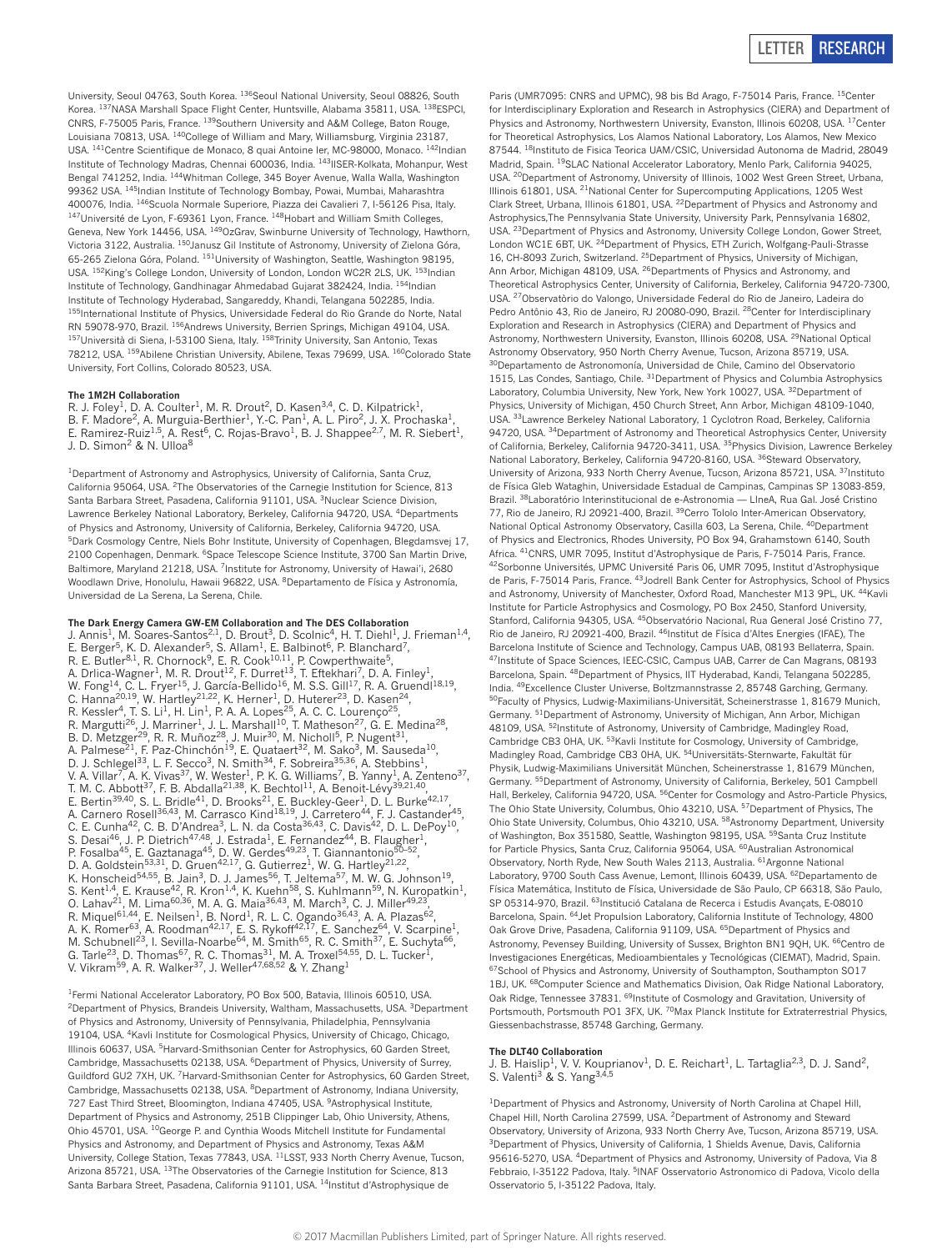

**The Las Cumbres Observatory Collaboration**<br>Iair Arcavi<sup>1,2</sup>, Griffin Hosseinzadeh<sup>1,2</sup>, D. Andrew Howell<sup>1,2</sup>, Curtis McCully<sup>1,2</sup>, Dovi Poznanski<sup>3</sup> & Sergiy Vasylyev<sup>1,2</sup>

<sup>1</sup>Department of Physics, University of California, Santa Barbara, California 93106-9530, USA. 2Las Cumbres Observatory, 6740 Cortona Drive, Suite 102, Goleta, California 93117-5575, USA. <sup>3</sup>School of Physics and Astronomy, Tel Aviv University, Tel Aviv 69978, Israel.

#### **The VINROUGE Collaboration**

N. R. Tanvir<sup>1</sup>, A. J. Levan<sup>2</sup>, J. Hjorth<sup>3</sup>, Z. Cano<sup>4</sup>, C. Copperwheat<sup>5</sup>, A. de Ugarte-Postigo<sup>4</sup>, P. A. Evans<sup>1</sup>, J. P. U. Fynbo<sup>3</sup>, C. González-Fernández<sup>6</sup>, J. Greiner<sup>7</sup>, M. Irwin<sup>6</sup>, J. Lyman<sup>2</sup>, I. Mandel<sup>8</sup>, R. McMahon<sup>6</sup>, B. Milvang-Jensen<sup>3</sup>, P. O'Brien<sup>1</sup>, J. P. Osborne<sup>1</sup>, D. A. Perley<sup>5</sup>, E. Pian<sup>9</sup>, E. Palazzi<sup>9</sup>, E. Rol<sup>10</sup>, S. Rosetti $^1$ , S. Rosswog $^{11}$ , A. Rowlinson $^{12,13}$ , S. Schulze $^{14}$ , D. T. H. Steeghs $^2$ , C. C. Thöne<sup>4</sup>, K. Ulaczyk<sup>2</sup>, D. Watson<sup>3</sup> & K. Wiersema<sup>1,2</sup>

<sup>1</sup>Department of Physics and Astronomy, University of Leicester, University Road, Leicester LE1 7RH, UK. <sup>2</sup>Department of Physics, University of Warwick, Coventry CV4 7AL, UK. 3DARK, Niels Bohr Institute, University of Copenhagen, Juliane Maries Vej 30, 2100 Copenhagen Ø, Denmark. 4Instituto de Astrofísica de Andalucía (IAA-CSIC), Glorieta de la Astronomía, 18008 Granada, Spain. 5Astrophysics Research Institute, Liverpool John Moores University, IC2, Liverpool Science Park, 146 Brownlow Hill, Liverpool L3 5RF, UK. <sup>6</sup>Institute of Astronomy, University of Cambridge, Madingley Road, Cambridge CB3 0HA, UK. 7Max-Planck-Institut für extraterrestrische Physik, 85740 Garching, Giessenbachstrasse 1, Germany. 8Birmingham Institute for Gravitational Wave Astronomy

and School of Physics and Astronomy, University of Birmingham, Birmingham B15 2TT, UK. <sup>9</sup>INAF, Institute of Space Astrophysics and Cosmic Physics, Via Gobetti 101, I-40129 Bologna, Italy. 10School of Physics and Astronomy, and Monash Centre for Astrophysics, Monash University, Clayton, Victoria 3800, Australia. 11The Oskar Klein Centre, Department of Astronomy, AlbaNova, Stockholm University, SE-106 91 Stockholm, Sweden. 12Anton Pannekoek Institute, University of Amsterdam, Science Park 904, 1098 XH Amsterdam, The Netherlands. 13ASTRON, the Netherlands Institute for Radio Astronomy, Postbus 2, 7990 AA Dwingeloo, The Netherlands. 14Department of Particle Physics and Astrophysics, Weizmann Institute of Science, 76100 Rehovot, Israel.

#### **The MASTER Collaboration**

V. M. Lipunov<sup>1,2</sup>, E. Gorbovskoy<sup>2</sup>, V. G. Kornilov<sup>1,2</sup>, N. Tyurina<sup>2</sup>, P. Balanutsa<sup>2</sup>, D. Vlasenko<sup>1,2</sup>, I. Gorbunov<sup>2</sup>, R. Podesta<sup>3</sup>, H. Levato<sup>4</sup>, C. Saffe<sup>4</sup>, D. A. H.Buckley<sup>5</sup>, N. M. Budnev<sup>6</sup>, O. Gress<sup>6,2</sup>, V. Yurkov<sup>7</sup>, R. Rebolo<sup>8</sup> & M. Serra-Ricart<sup>8</sup>

<sup>1</sup>M. V. Lomonosov Moscow State University, Physics Department, Leninskie gory, GSP-1, Moscow 119991, Russia. 2M. V. Lomonosov Moscow State University, Sternberg Astronomical Institute, Universitetsky 13, Moscow 119234, Russia. 3Observatorio Astronomico Felix Aguilar (OAFA), National University of San Juan, San Juan, Argentina. 4Instituto de Ciencias Astronomicas,de la Tierra y del Espacio (ICATE), San Juan, Argentina. <sup>5</sup>South African Astrophysical Observatory, PO Box 9, 7935 Observatory, Cape Town, South Africa. 6Irkutsk State University, Applied Physics Institute, 20 Gagarin boulevard, 664003 Irkutsk, Russia. 7Blagoveschensk State Pedagogical University, Lenin street 104, Amur Region, Blagoveschensk 675000, Russia. <sup>8</sup>Instituto de Astrofacuteisica de Canarias Via Lactea, E-38205La Laguna, Spain.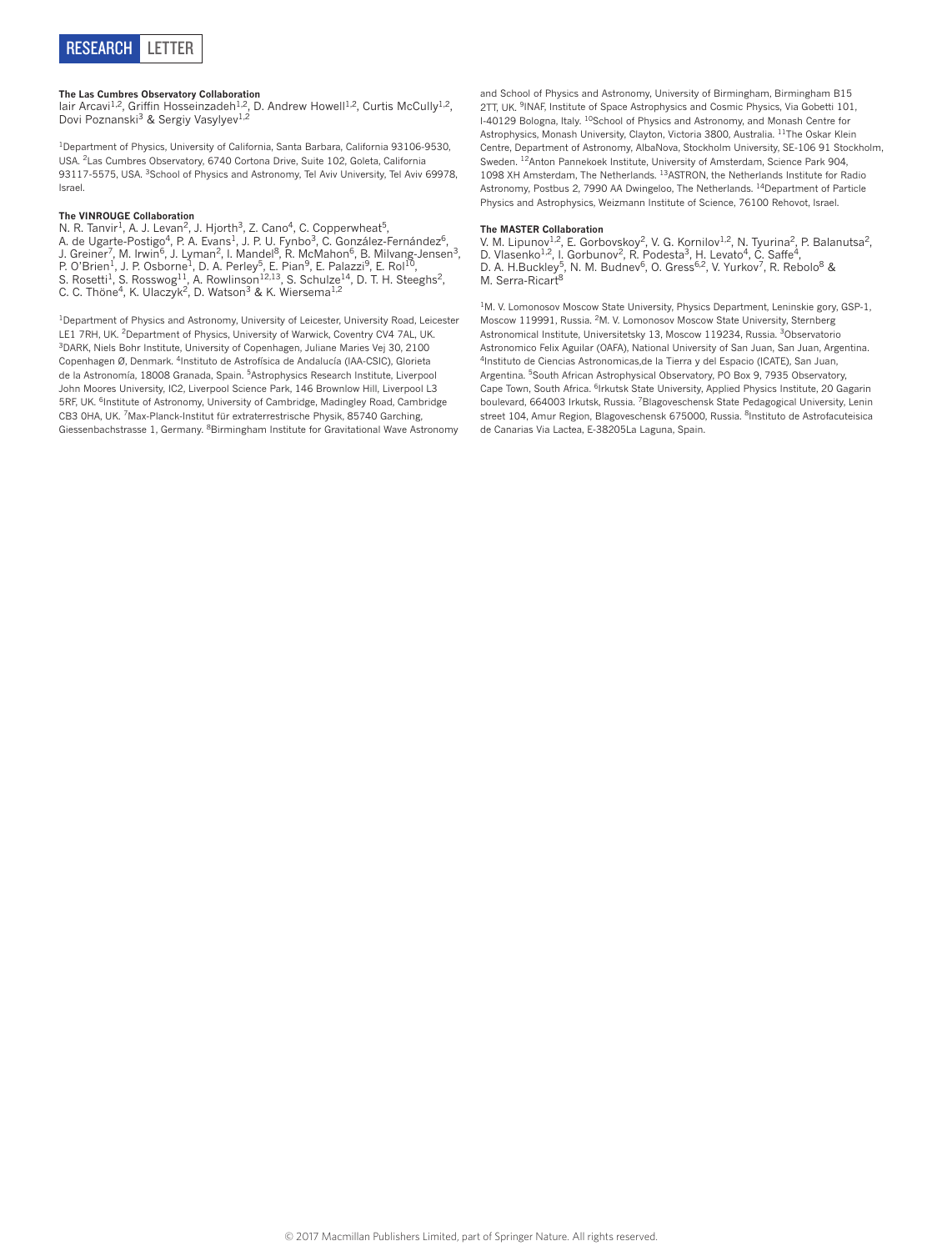## **Methods**

**Probability of optical counterpart association with NGC 4993.** We calculate the probability that an NGC 4993-like galaxy (or brighter) is misidentified as the host by asking how often the centre of one or more such galaxies falls by random chance within a given angular radius *θ* of the counterpart. Assuming Poisson counting statistics this probability is given by  $P = 1 - \exp[-\pi \theta^2 S(\langle m] \sin^2 \theta \sin^2 \theta + S(\langle m] \sin^2 \theta \sin^2 \theta)]$ surface density of galaxies with apparent magnitude equal to or brighter than *m*. From the local galaxy sample distribution in the infrared (*K*-band) apparent magnitude<sup>33</sup> we obtain  $S(*K*) = 0.68 \times 10^{(0.64(K - 10.0) - 0.7)}$  per square degree. As suggested previously<sup>34</sup>, we set  $\theta$  equal to twice the half-light radius of the galaxy, for which we use diameter of NGC 4993 of about 1.1 arcmin, as measured in the near-infrared band (the predominant emission band for early-type galaxies). Using  $K$  = 9.2 mag taken from the 2MASS survey<sup>35</sup> for NGC 4993, we find the probability of random chance association is *P*=0.004%.

**Finding the Hubble velocity of NGC 4993.** In previous electromagnetic determinations of the cosmic 'distance ladder', the Hubble flow velocity of the local calibrating galaxies has generally been estimated using redshift-independent secondary galaxy distance indicators, such as the Tully–Fisher relation or type Ia supernovae, calibrated with more distant samples that can be assumed to sit in quiet Hubble flow<sup>19</sup>. We do not adopt this approach for NGC 4993, however, so that our inference of the Hubble constant is fully independent of the electromagnetic distance scale. Instead we estimate the Hubble flow velocity at the position of NGC 4993 by correcting its measured recessional velocity for local peculiar motions.

NGC 4993 resides in a group of galaxies whose center-of-mass recession velocity relative to the CMB frame<sup>[26](#page-2-16)</sup> is<sup>27</sup> 3,327  $\pm$  72 km s<sup>−1</sup>. We assume that all of the galaxies in the group are at the same distance and therefore have the same Hubble flow velocity, which we assign to be the Hubble velocity of GW170817. This assumption is accurate to within 1% given that the radius of the group is approximately 0.4 Mpc. To calculate the Hubble flow velocity of the group, we correct its measured recessional velocity by the peculiar velocity caused by the local gravitational field. This is a large correction<sup>28,29</sup>; typical peculiar velocities are 300 km s<sup>-1</sup>, equivalent to about 10% of the total recessional velocity at a distance of 40 Mpc.

We use the 6dF galaxy redshift survey peculiar velocity map<sup>[28](#page-2-18),36</sup>, which used more than 8,000 Fundamental Plane galaxies to map the peculiar velocity field in the southern hemisphere out to redshift *z*≈0.055. We weight the peculiar velocity corrections from this catalogue with a Gaussian kernel centered on the sky position of NGC 4993 and with a width of 8*h*<sup>−1</sup> Mpc; the kernel width is independent of *H*<sub>0</sub> and is equivalent to a width of 800 km s<sup>−1</sup> in velocity space, typical of the widths used in the catalogue itself. There are ten galaxies in the 6dF peculiar velocity catalogue within one kernel width of NGC 4993. In the CMB frame<sup>26</sup>, the weighted radial component of the peculiar velocity and associated uncertainty is  $\langle v_{\rm p} \rangle = 310 \pm 69 \,\rm km\ s^{-1}.$ 

We verified the robustness of this peculiar velocity correction by comparing it with the velocity field reconstructed from the 2MASS redshift survey<sup>[29,](#page-2-19)[37](#page-10-4)</sup>. This exploits the linear relationship between the peculiar velocity and mass density fields smoothed on scales larger than about 8*h*<sup>−</sup><sup>1</sup> Mpc, and the constant of proportionality can be determined by comparison with radial peculiar velocities of individual galaxies estimated from, for example, Tully–Fisher and type Ia supernovae distances. Using these reconstructed peculiar velocities, which have a larger associated uncertainty<sup>[29](#page-2-19)</sup> of 150 km s<sup>-1</sup>, at the position of NGC 4993 we find a Hubble velocity in the CMB frame of  $v_{\rm H}\!=\!3,\!047\,{\rm km~s^{-1}}\!-\!$  in excellent agreement with the result derived using 6dF. We adopt this larger uncertainty on the peculiar velocity correction in recognition that the peculiar velocity estimated from the 6dF data may represent an imperfect model of the true bulk flow at the location of NGC 4993. For our inference of the Hubble constant we therefore use a Hubble velocity  $v_{\rm H}$  = 3,017  $\pm$  166 km s<sup>-1</sup> with 68.3% uncertainty.

Finally, we emphasize again the independence of our Hubble-constant inference from the electromagnetic distance scale, but note the consistency of our gravitational-wave distance estimate to NGC 4993 with the Tully–Fisher distance estimate derived by scaling back the Tully–Fisher relation calibrated with more distant galaxies in quiet Hubble flow<sup>25</sup>. This consistency also strongly supports the robustness of our estimate for the Hubble velocity of NGC 4993.

**Summary of the model.** Given observed data from a set of gravitational-wave detectors, *x*GW, parameter estimation is used to generate a posterior on the parameters that determine the waveform of the gravitational-wave signal. Parameters are inferred within a Bayesian framework<sup>38</sup> by comparing strain measurements<sup>3</sup> in the two LIGO detectors and the Virgo detector with the gravi-tational waveforms expected from the inspiral of two point masses<sup>[39](#page-10-6)</sup> under general relativity. We use algorithms for removing short-lived detector noise artefacts<sup>[3](#page-2-2)[,40](#page-10-7)</sup> and use approximate point-particle waveform models<sup>39[,41,](#page-10-8)42</sup>. We have verified that the systematic changes in the results presented here from incorporating non-point-mass (tidal) effects<sup>[43,](#page-10-10)[44](#page-10-11)</sup> and from different data processing methods are much

smaller than the statistical uncertainties in the measurement of  $H_0$  and the orbital inclination angle of the binary.

From this analysis we can obtain the parameter estimation likelihood of the observed gravitational-wave data, marginalized over all parameters that characterize the gravitational-wave signal except *d* and cos*ι*:

$$
p(x_{\rm GW}|d,\cos t) = \int p(x_{\rm GW}|d,\cos t,\lambda)p(\lambda)d\lambda
$$

The other waveform parameters are denoted by  $\lambda$ , with  $p(\lambda)$  denoting the corresponding prior.

Given perfect knowledge of the Hubble flow velocity of the gravitational-wave source  $v_{\text{H}}$ , this posterior distribution can be readily converted into a posterior on  $\cos\iota$  and  $H_0 = v_H/d$ :

$$
p(H_0, \cos\iota | x_{\rm GW}) \propto (\nu_{\rm H}/H_0^2) p(x_{\rm GW}|d = \nu_{\rm H}/H_0, \cos\iota) p_d(\nu_{\rm H}/H_0) p_l(\cos\iota)
$$

where  $p_d(d)$  and  $p_t(\cos t)$  are the prior distributions on distance and inclination. For the Hubble velocity  $v_H = 3.017 \text{ km s}^{-1}$ , the maximum a posteriori distance from the gravitational-wave measurement of 43.8 Mpc corresponds to  $H_0$ =68.9 km s<sup>-1</sup> Mpc<sup>-1</sup>, so this procedure would be expected to generate a posterior on  $H_0$  that peaks close to that value.

Although the above analysis is conceptually straightforward, it makes several assumptions. In practice, the Hubble flow velocity cannot be determined exactly and must be corrected for uncertain peculiar velocities. This correction does not explicitly set a prior on  $H_0$ , but instead inherits a  $1/H_0^4$  prior from the usual  $p_d(d) \propto d^2$  prior used in gravitational-wave parameter estimation. In addition, the logic in this model is that a redshift has been obtained first and the distance is then measured using gravitational waves. Because gravitational-wave detectors cannot be pointed, we cannot target particular galaxies or redshifts for gravitational-wave sources. In practice, we wait for a gravitational-wave event to trigger the analysis and this introduces potential selection effects that we must consider. We see below that the simple analysis described above does give results that are consistent with a more careful analysis for this first detection. However, the simple analysis cannot be readily extended to include second and subsequent detections, so we now describe a more general framework that does not suffer from these limitations.

We suppose that we have observed a gravitational-wave event, which generated data  $x_{GW}$  in our detectors, and that we have also measured a recessional velocity for the host  $v_r$  and the peculiar velocity field  $\langle v_p \rangle$  in the vicinity of the host. These observations are statistically independent and so the combined likelihood is

$$
p(x_{\text{GW}}, v_{\text{r}}, \langle v_{\text{p}} \rangle | d, \cos \iota, v_{\text{p}}, H_0) = p(x_{\text{GW}} | d, \cos \iota) p(v_{\text{r}} | d, v_{\text{p}}, H_0) p(\langle v_{\text{p}} \rangle | v_{\text{p}})
$$
 (2)

The quantity  $p(v_r | d, v_p, H_0)$  is the likelihood of the recessional velocity measurement, which we model as

$$
p(v_{\rm r}|d, v_{\rm p}, H_0) = N[v_{\rm p} + H_0d, \sigma_{v_{\rm r}}^2](v_{\rm r})
$$

where  $N[\mu, \sigma^2](x)$  is the normal (Gaussian) probability density with mean  $\mu$  and standard deviation  $\sigma$  evaluated at *x*. The measured recessional velocity  $v_r$  = 3,327 km s<sup>-1</sup>, with uncertainty  $\sigma_{v_r}$  = 72 km s<sup>-1</sup>, is the mean velocity and standard error for the members of the group hosting NGC 4993 taken from 2MASS<sup>27</sup>, corrected to the CMB frame[26](#page-2-16). We take a similar Gaussian likelihood for the measured peculiar velocity  $\langle v_{\rm p} \rangle = 310 \, {\rm km \, s^{-1}}$ , with uncertainty  $\sigma_{v_{\rm p}} = 150 \, {\rm km \, s^{-1}}$ .

$$
p(\langle \nu_p \rangle|\nu_p)=N[\nu_p,\sigma^2_{\nu_p}](\langle \nu_p \rangle)
$$

From the likelihood in equation (2) we derive the posterior

$$
p(H_0, d, \cos \iota, \nu_p | x_{\text{GW}}, \nu_r, \langle \nu_p \rangle) \propto \frac{p(H_0)}{\mathcal{N}_s(H_0)} p(x_{\text{GW}} | d, \cos \iota) p(\nu_r | d, \nu_p, H_0)
$$
  
 
$$
\times p(\langle \nu_p \rangle | \nu_p) p(d) p(\nu_p) p(\cos \iota)
$$
 (3)

where  $p(H_0), p(d), p(v_p)$  and  $p(\cos\iota)$  are the parameter prior probabilities. Our standard analysis assumes a volumetric prior,  $p(d) \propto d^2$ , on the Hubble distance, but we explore sensitivity to this choice below. We take a flat-in-log( $H_0$ ) prior,  $p(H_0) \propto 1/H_0$ , and impose a flat (that is, isotropic) prior on cos*i* and a flat prior on  $v_p$  for  $v_p \in [-1,000, 1,000]$  km s<sup>-1</sup>. These priors characterize our beliefs about the cosmological population of gravitational-wave events and their hosts before we make any additional measurements or account for selection biases. The full statistical model is summarized graphically in [Extended Data Fig. 1.](#page-11-0) This model with these priors is our canonical analysis.

In equation (3), the term  $\mathcal{N}_s(H_0)$  encodes selection effects  $^{23,45,46}.$  $^{23,45,46}.$  $^{23,45,46}.$  $^{23,45,46}.$  $^{23,45,46}.$  These arise because of the finite sensitivity of our detectors. Although all events in the Universe generate a response in the detector, we will be able to identify, and hence use, only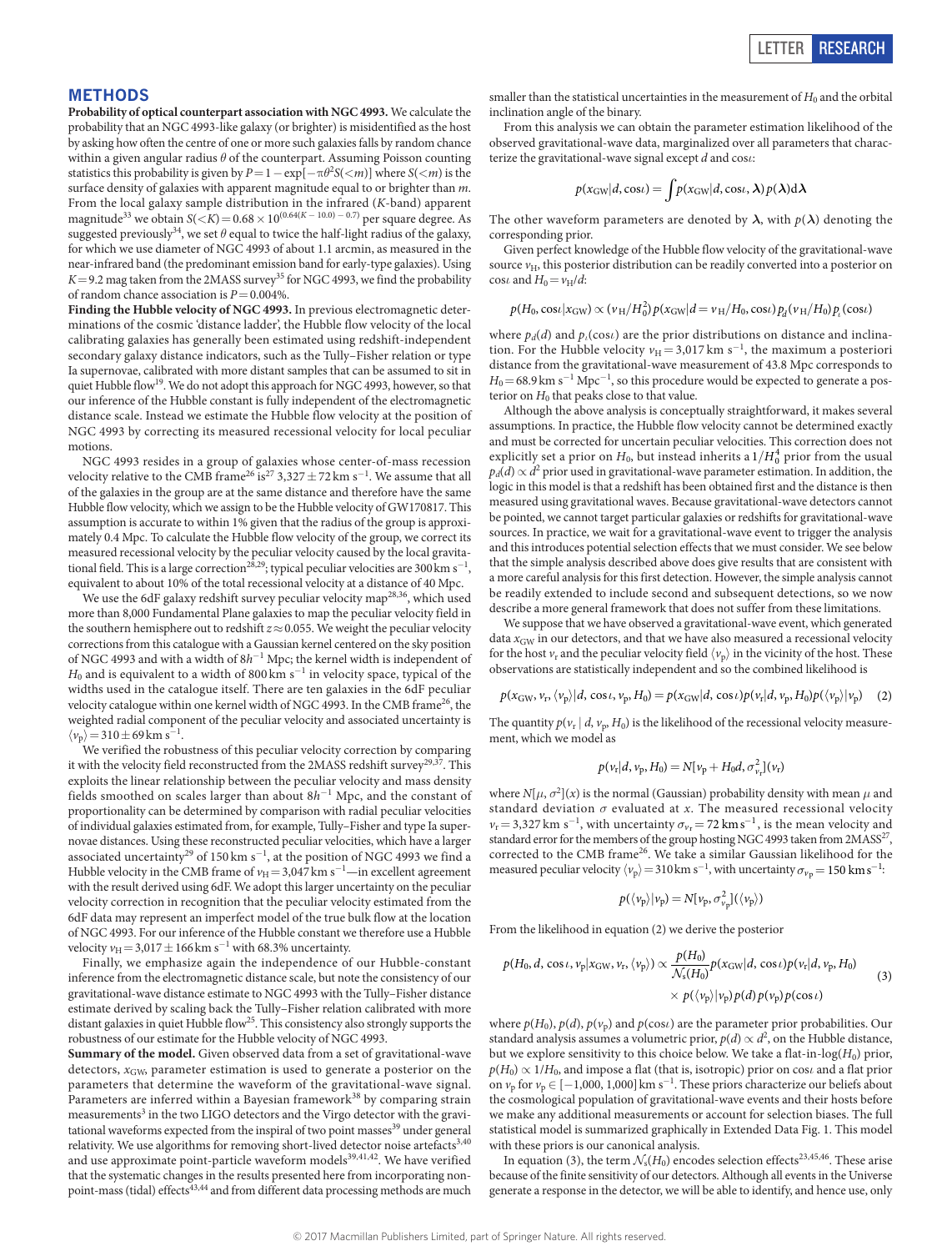

signals that generate a response of sufficiently high amplitude. The decision about whether to include an event in the analysis is a property of the data only, in this case  $\{x_{\text{GW}}, v_{\text{p}}\langle v_{\text{p}}\rangle\}$ , but the fact that we condition our analysis on a signal being detected, that is, the data exceeding these thresholds, means that the likelihood must be renormalized to become the likelihood for detected events. This is the role of

$$
\mathcal{N}_{s}(H_{0}) = \int_{\text{detectable}} [p(x_{\text{GW}}|d, \cos \iota, \lambda) p(v_{\text{r}}|d, v_{\text{p}}, H_{0}) p(\langle v_{\text{p}} \rangle | v_{\text{p}}) \times p(\lambda) p(d) p(v_{\text{p}}) p(\cos \iota)] d\lambda d d v_{\text{p}} d \cos \iota d x_{\text{GW}} d v_{\text{r}} d \langle v_{\text{p}} \rangle
$$

where the integral is over the full prior ranges of the parameters  $\{d, v_p \cos \theta, \lambda\}$  and over datasets that would be selected for inclusion in the analysis (that is, that exceed the specified thresholds). If the integral was over all datasets then it would evaluate to 1, but because the range is restricted there can be a non-trivial dependence on parameters characterizing the population of sources, in this case *H*0.

In our analysis, there are in principle selection effects in both the gravitational-wave data and the electromagnetic data. However, around the time of detection of GW170817, the LIGO–Virgo detector network had a detection horizon of approximately 190 Mpc for binary neutron-star events<sup>3</sup>, within which electromagnetic measurements are largely complete. For example, the counterpart associated with GW170817 had a brightness of about 17 mag in the *I* band at 40 Mpc (refs [8](#page-2-5)–[13](#page-2-22)); this source would be about 22 mag at 400 Mpc, and therefore still detectable by survey telescopes such as DECam well beyond the gravitational-wave horizon. Even the dimmest theoretical light curves for kilonovae are expected to peak at about 22.5 mag at the LIGO–Virgo horizon<sup>[47](#page-10-14)</sup>. We therefore expect that gravitational-wave selection effects are dominant and ignore electromagnetic selection effects. The fact that the fraction of binary neutron-star events that will have observed kilonova counterparts is presently unknown does not modify these conclusions, because we can restrict our analysis to only gravitational-wave events with kilonova counterparts.

For the gravitational-wave data, the decision about whether or not to analyse an event is determined largely by the signal-to-noise ratio *ρ* of the event. A reasonable model for the selection process is a cut in signal-to-noise ratio; that is, events with  $\rho > \rho_*$  are analysed<sup>48</sup>. In that model, the integral over  $x_{\rm GW}$  in equation (4) can be replaced by an integral over signal-to-noise ratio from *ρ*<sup>\*</sup> to ∞, and  $p(x_{\text{GW}} | d, \cos t, \lambda)$  replaced by  $p(\rho | d, \cos t, \lambda)$  in the integrand. This distribution depends on the noise properties of the operating detectors and on the intrinsic strain amplitude of the source. The former are clearly independent of the population parameters, whereas the latter scales as a function of the source parameters divided by the luminosity distance. The dependence on source parameters is on redshifted parameters, which introduces an explicit redshift dependence. However, within the approximately 190-Mpc horizon redshift corrections are at most about 5%, and the Hubble constant measurement is a weak function of these, meaning that the overall effect is even smaller. At present, whether or not a particular event in the population ends up being analysed can therefore be regarded as a function of *d* only. When gravitational-wave selection effects dominate, only the terms in equation (4) arising from the gravitational-wave measurement matter. Because these are a function of *d* only and we set a prior on *d*, there is no explicit  $H_0$  dependence in these terms. Hence,  $\mathcal{N}_s(H_0)$  is a constant and can be ignored. This would not be the case if we set a prior on the redshifts of potential sources instead of their distances, because then changes in  $H_0$  would modify the range of detectable redshifts. As the LIGO–Virgo detectors improve in sensitivity, the redshift dependence in the gravitational-wave selection effects will become more important, as will electromagnetic selection effects. However, at that point we will also have to consider deviations in the cosmological model from the simple Hubble flow described in equation (1).

Marginalizing equation (3) over  $d$ ,  $v_p$  and cos*i* then yields

$$
p(H_0|x_{\text{GW}}, v_{\text{r}}, \langle v_{\text{p}}\rangle) \propto p(H_0) \int [p(x_{\text{GW}}|d, \cos \iota)p(v_{\text{r}}|d, v_{\text{p}}, H_0)p(\langle v_{\text{p}}\rangle|v_{\text{p}})
$$

$$
\times p(d)p(v_{\text{p}})p(\cos \iota)] \, \mathrm{d}d\mathrm{d}v_{\text{p}} \mathrm{d}\cos \iota
$$

The posterior computed in this way is shown in [Fig. 1](#page-1-0) and has a maximum a posteriori value and minimal 68.3% credible interval of  $70.0^{+12.0}_{-8.0}\ \mathrm{km\,s^{-1}\,Mpc^{-1}}$ . The posterior mean is  $78 \text{ km s}^{-1} \text{ Mpc}^{-1}$  and the standard deviation is 15 km s<sup>-1</sup> Mpc<sup>-1</sup>. Various other summary statistics are given in [Extended Data](#page-13-0) [Table 1](#page-13-0).

**Robustness to prior specification.** Our canonical analysis uses a uniform volumetric prior on distance,  $p(d) \propto d^2$ . The distribution of galaxies is not completely uniform owing to clustering, so we explore sensitivity to this prior choice. We are free to place priors on any two of the three variables  $\{d, H_0, z\}$ ,

where  $z = H_0 d/c$  is the Hubble flow redshift of NGC 4993. A choice of prior for two of these variables induces a prior on the third that may or may not correspond to a natural choice for that parameter. A prior on *z* could be obtained from galaxy catalogue observations<sup>49</sup>, but must be corrected for incompleteness. When setting a prior on  $H_0$  and  $z$ , the posterior becomes

$$
p(H_0, z, \cos t, v_p | x_{\text{GW}}, v_{\text{r}}, \langle v_p \rangle) \propto \frac{p(H_0)}{\mathcal{N}_s(H_0)} p(x_{\text{GW}} | d = cz/H_0, \cos t) p(v_{\text{r}} | z, v_p)
$$

$$
\times p(\langle v_p \rangle | v_p) p(z) p(v_p) p(\cos t)
$$

but now

(4)

$$
\mathcal{N}_s(H_0) = \int_{\text{detectable}} [p(x_{\text{GW}}|d = cz/H_0, \cos t) p(v_r|z, v_p)
$$
  
 
$$
\times p(\langle v_p \rangle | v_p) p(z) p(v_p) p(\cos t) ] dz dv_p d\cos t dx_{\text{GW}} dv_r d\langle v_p \rangle
$$

When gravitational-wave selection effects dominate, the integral is effectively

$$
\mathcal{N}_s(H_0) = \int p(x_{\rm GW}|d = cz/H_0, \cos \iota)p(z)p(\cos \iota)dxd\cos \iota dx_{\rm GW}
$$
  
= 
$$
\int p(x_{\rm GW}|d, \cos \iota)p(dH_0/c)p(\cos \iota)(H_0/c)ddd\cos \iota dx_{\rm GW}
$$

which has an  $H_0$  dependence, unless  $p(z)$  takes a special,  $H_0$ -dependent form,  $p(z) = f(z/H_0)/H_0$ . However, if the redshift prior is volumetric,  $p(z) \propto z^2$ , then the selection-effect term is proportional to  $H_0^3$ , which cancels a similar correction to the likelihood and gives a posterior on  $H_0$  that is identical to the canonical analysis.

For a single event, any choice of prior can be mapped to our canonical analysis with a different prior on  $H_0$ . For any reasonable prior choices on  $d$  or  $z$ , we would expect to gradually lose sensitivity to the particular prior choice as further observed events are added to the analysis. However, to illustrate the uncertainty that comes from the prior choice for this first event, we compare in [Extended Data Fig. 2](#page-12-0) and [Extended Data Table 1](#page-13-0) the results from the canonical prior choice  $p(d) \propto d^2$ to those from two other choices: using a flat prior on *z*, and assuming a velocity correction due to the peculiar velocity of NGC 4993 that is a Gaussian with width 250 km s<sup>-1</sup>. (To do the first of these, the posterior samples from gravitational-wave parameter estimation have to be re-weighted, because they are generated with the  $d^2$  prior used in the canonical analysis. We first 'undo' the default prior before applying the desired new prior.)

The choice of a flat prior on *z* is motivated by the simple model described above, in which we imagine first making a redshift measurement for the host and then use that as a prior for analysing the gravitational-wave data. Setting priors on distance and redshift, the simple analysis gives the same result as the canonical analysis, but now we set a prior on redshift and  $H_0$  and obtain a different result. This is to be expected because we are making different assumptions about the underlying population, and it arises for similar reasons as the different biases in peculiar velocity measurements based on redshift-selected or distance-selected samples<sup>50</sup>. As can be seen in [Extended Data Table 1](#page-13-0), the results change by less than 1*σ*, as measured by the statistical error of the canonical analysis.

By increasing the uncertainty in the peculiar velocity prior, we test the assumptions in our canonical analysis that (1) NGC 4993 is a member of the nearby group of galaxies, and (2) that this group has a center-of-mass velocity close to the Hubble flow. The results in [Extended Data Table 1](#page-13-0) summarize changes in the values of  $H_0$ and in the error bars.

We conclude that the effect of a reasonable change to the prior is small relative to the statistical uncertainties for this event.

**Incorporating additional constraints on** *H***0.** By including previous measure-ments<sup>[20,](#page-2-8)[21](#page-2-9)</sup> of  $H_0$  we can constrain the orbital inclination more precisely. We do this by setting the  $H_0$  prior in equation (3) to  $p(H_0|\mu_{H_0}, \sigma_{H_0}^2) = N[\mu_{H_0}, \sigma_{H_0}^2]$ , where for ShoES<sup>[21](#page-2-9)</sup>  $\mu_{H_0} = 73.24 \text{ km s}^{-1} \text{ Mpc}^{-1}$  and  $\sigma_{H_0} = 1.74 \text{ km s}^{-1} \text{ Mpc}^{-1}$ , and for Planck<sup>[20](#page-2-8)</sup>  $\mu_{H_0} = 67.74 \text{ km s}^{-1} \text{Mpc}^{-1}$  and  $\sigma_{H_0} = 0.46 \text{ km s}^{-1} \text{Mpc}^{-1}$ . The posterior on cos*ι* is then

$$
p(\cos \iota | x_{\rm GW}, v_{\rm r}, \langle v_{\rm p} \rangle, \mu_{H_0}, \sigma_{H_0}^2) \propto \int [p(x_{\rm GW}|d, \cos \iota)p(v_{\rm r}|d, v_{\rm p}, H_0)p(\langle v_{\rm p} \rangle | v_{\rm p})
$$

$$
\times p(H_0|\mu_{H_0}, \sigma_{H_0}^2)p(d)p(v_{\rm p})]ddd\nu_{\rm p}dH_0
$$

 $\overline{a}$ 

This posterior is shown in [Fig. 3.](#page-2-21)

**Data and code availability.** The publicly available codes and data can be found at the LIGO Open Science Center ([https://losc.ligo.org\)](https://losc.ligo.org).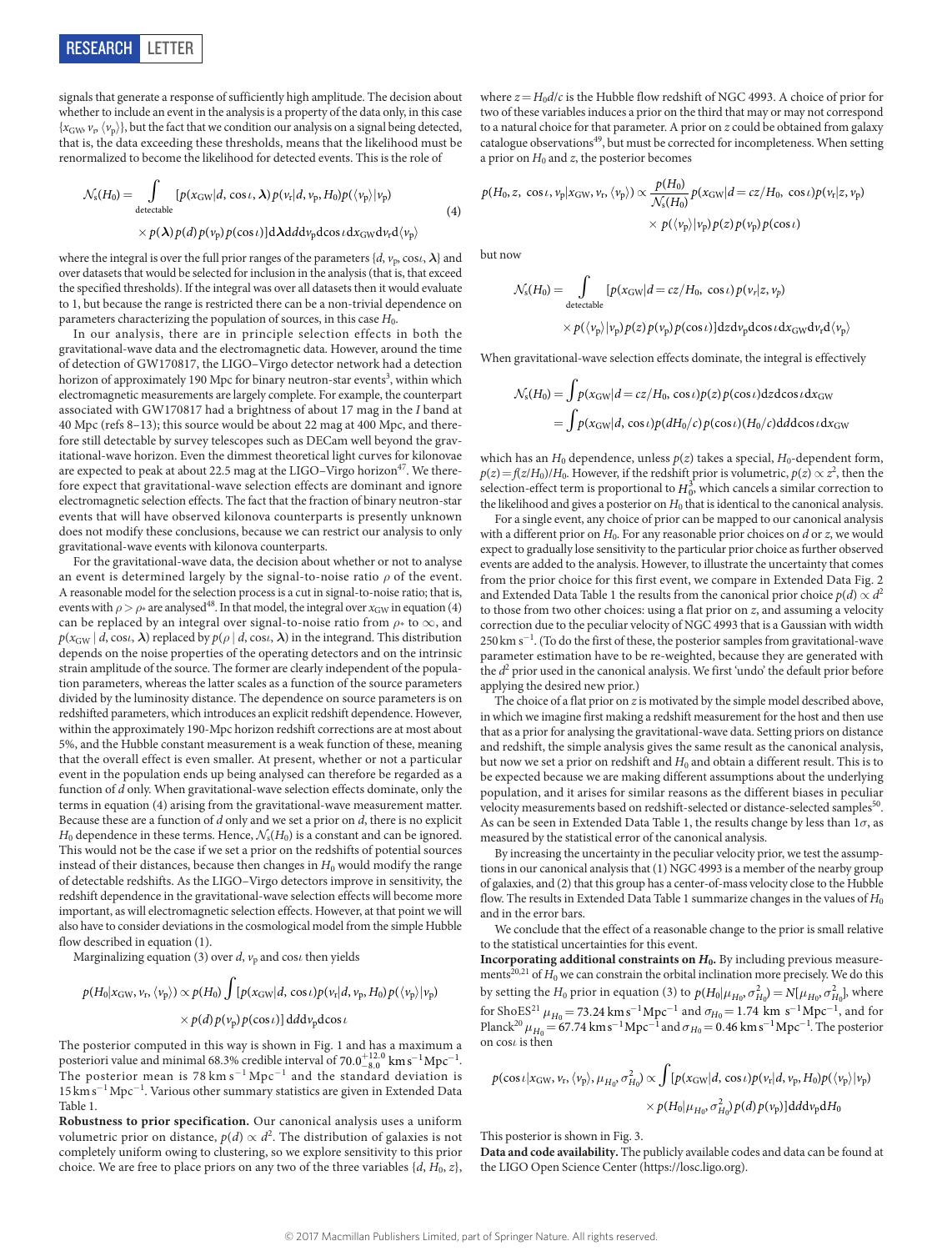

- <span id="page-10-0"></span>33. Huang, J.-S., Cowie, L. L. & Luppino, G. A. Morphological classification of the local I- and K-band galaxy sample. *Astrophys. J.* **496,** 31–38 (1998).
- <span id="page-10-1"></span>34. Bloom, J. S., Kulkarni, S. R. & Djorgovski, S. G. The observed offset distribution of gamma-ray bursts from their host galaxies: a robust clue to the nature of the progenitors. *Astron. J*. **123,** 1111–1148 (2002).
- <span id="page-10-2"></span>35. Skrutskie, M. F. *et al.* The Two Micron All Sky Survey (2MASS). *Astron. J.* **131,** 1163–1183 (2006).
- <span id="page-10-3"></span>36. Jones, D. H. *et al.* The 6dF Galaxy Survey: final redshift release (DR3) and southern large-scale structures. *Mon. Not. R. Astron. Soc*. **399,** 683–698 (2009)
- <span id="page-10-4"></span>37. Huchra, J. P. *et al.* The 2MASS Redshift Survey—description and data release. *Astrophys*. *J. Supp. Ser.* **199,** 26 (2012).
- <span id="page-10-5"></span>38. Veitch, J. *et al.* Parameter estimation for compact binaries with ground-based gravitational-wave observations using the LALInference software library. *Phys. Rev. D* **91,** 042003 (2015).
- <span id="page-10-6"></span>39. Hannam, M. *et al.* Simple model of complete precessing black-hole-binary gravitational waveforms. *Phys. Rev. Lett.* **113,** 151101 (2014).
- <span id="page-10-7"></span>40. Cornish, N. J. & Littenberg, T. B. Bayeswave: Bayesian inference for gravitational wave bursts and instrument glitches. *Class. Quantum Gravity* **32,** 135012 (2015).
- <span id="page-10-8"></span>41. Buonanno, A. & Damour, T. Effective one-body approach to general relativistic two-body dynamics. *Phys. Rev. D* **59,** 084006 (1999).
- <span id="page-10-9"></span>42. Blanchet, L. Gravitational radiation from post-Newtonian sources and inspiralling compact binaries. *Living Rev. Relativ.* **17,** 2 (2014).
- <span id="page-10-10"></span>43. Hinderer, T. & Flanagan, É. É. Two-timescale analysis of extreme mass ratio inspirals in Kerr spacetime: orbital motion. *Phys. Rev. D* **78,** 064028 (2008).
- <span id="page-10-11"></span>44. Vines, J., Flanagan, É. É. & Hinderer, T. Post-1-Newtonian tidal effects in the gravitational waveform from binary inspirals. *Phys. Rev. D* **83,** 084051 (2011).
- <span id="page-10-12"></span>45. Loredo, T. J. Accounting for source uncertainties in analyses of astronomical survey data. *AIP Conf. Proc.* **735,** 195–206 (2004).
- <span id="page-10-13"></span>46. Mandel, I., Farr, W. M. & Gair, J. *Extracting Distribution Parameters From Multiple Uncertain Observations With Selection Biases*. Report No. P1600187-v1, [https://](https://dcc.ligo.org/LIGO-P1600187/public) [dcc.ligo.org/LIGO-P1600187/public](https://dcc.ligo.org/LIGO-P1600187/public) (LIGO, 2016).
- <span id="page-10-14"></span>47. Metzger, B. D. & Berger, E. What is the most promising electromagnetic counterpart of a neutron star binary merger? *Astrophys. J.* **746,** 48  $(2012)$
- <span id="page-10-15"></span>48. Abbott, B. P. *et al.* Supplement: "The rate of binary black hole mergers inferred from Advanced LIGO observations surrounding GW150914" (2016, ApJL, 833, L1). *Astrophys. J. Suppl. Ser.* **227,** 14 (2016).
- <span id="page-10-16"></span>49. Dalya, G., Frei, Z., Galgoczi, G., Raffai, P. & de Souza, R. S. GLADE catalog (Dalya+, 2016). *VizieR Online Data Catalo*g [http://vizier.u-strasbg.fr/viz-bin/](http://vizier.u-strasbg.fr/viz-bin/VizieR?-source=VII/275) [VizieR?-source](http://vizier.u-strasbg.fr/viz-bin/VizieR?-source=VII/275)=VII/275 (2016).
- <span id="page-10-17"></span>50. Strauss, M. A. & Willick, J. A. The density and peculiar velocity fields of nearby galaxies. *Phys. Rep.* **261,** 271–431 (1995).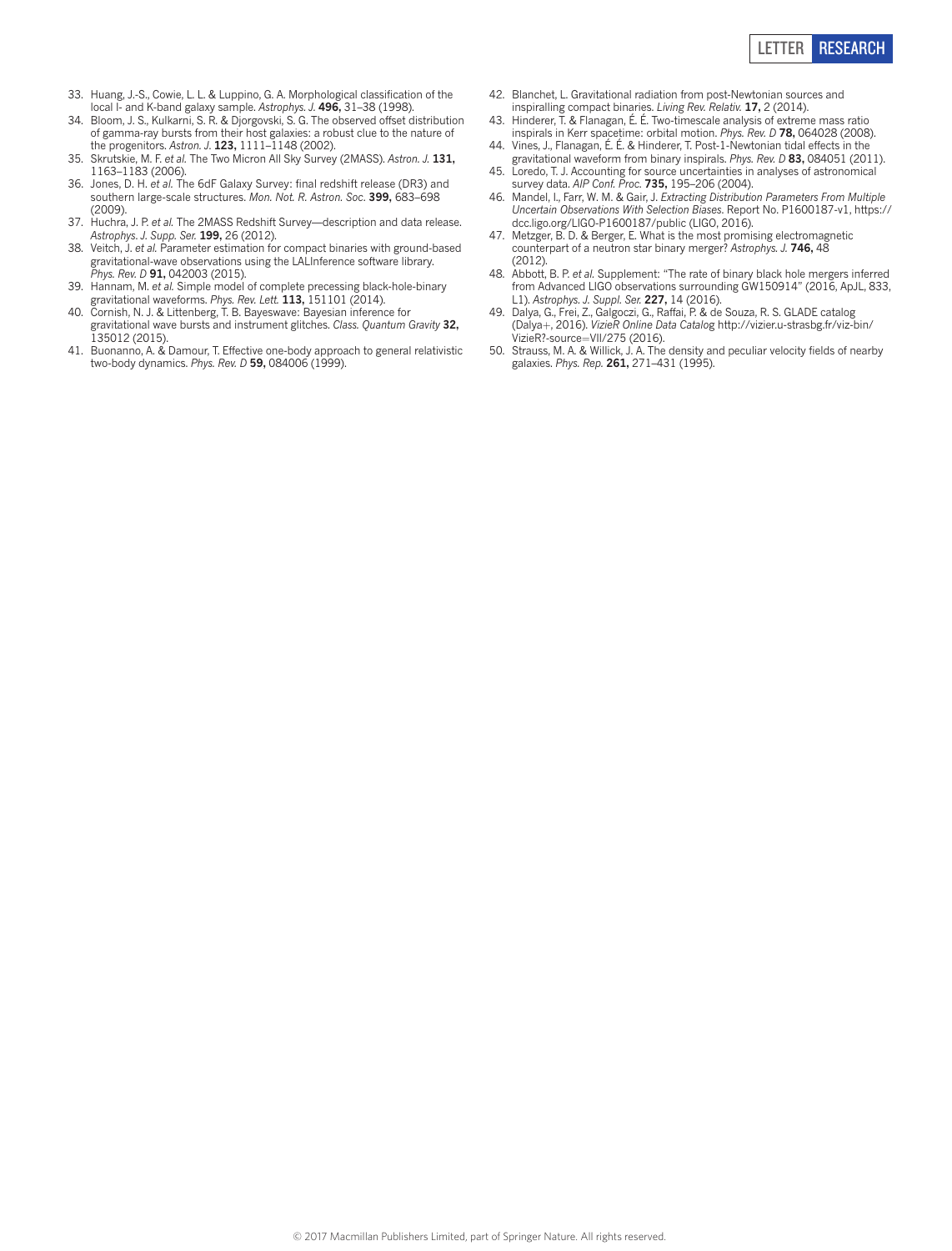

<span id="page-11-0"></span>**Extended Data Figure 1** | **Graphical model illustrating the statistical relationships between the data and parameters.** Open circles indicate parameters that require a prior; filled circles describe measured data, which are conditioned on in the analysis. Here we assume that we have measurements of the gravitational-wave data  $x_{\text{GW}}$ , a recessional velocity (that is, redshift)  $v_{\rm r}$  and the mean peculiar velocity in the neighborhood of NGC 4993 $\langle v_{\mathrm{p}} \rangle$  . Arrows flowing into a node indicate that the conditional probability density for the node depends on the source parameters; for example, the conditional distribution for the observed gravitational-wave data  $p(x_{\text{GW}} | d, \cos t)$  depends on the distance and inclination of the source (and additional parameters, here marginalized out).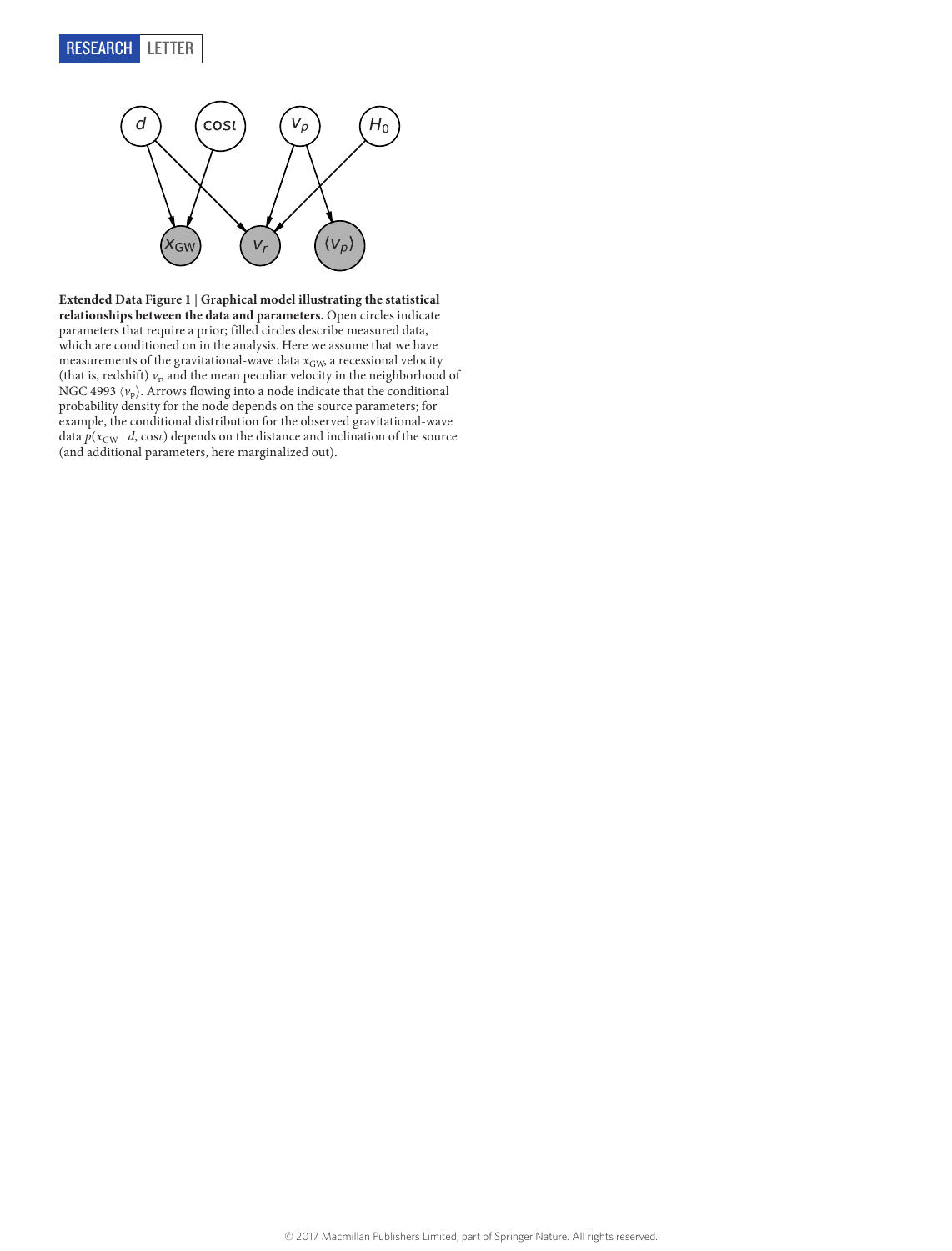

<span id="page-12-0"></span>**Extended Data Figure 2** | **Using different assumptions compared to our canonical analysis.** The posterior distribution on *H*0 discussed in the main text is shown in black, the alternative flat prior on *z* (discussed in Methods) gives the distribution shown in blue, and the increased

uncertainty (250 km s−<sup>1</sup> ) applied to our peculiar velocity measurement (also discussed in Methods) is shown in pink. Minimal 68.3% (1*σ*) credible intervals are shown by dashed lines.